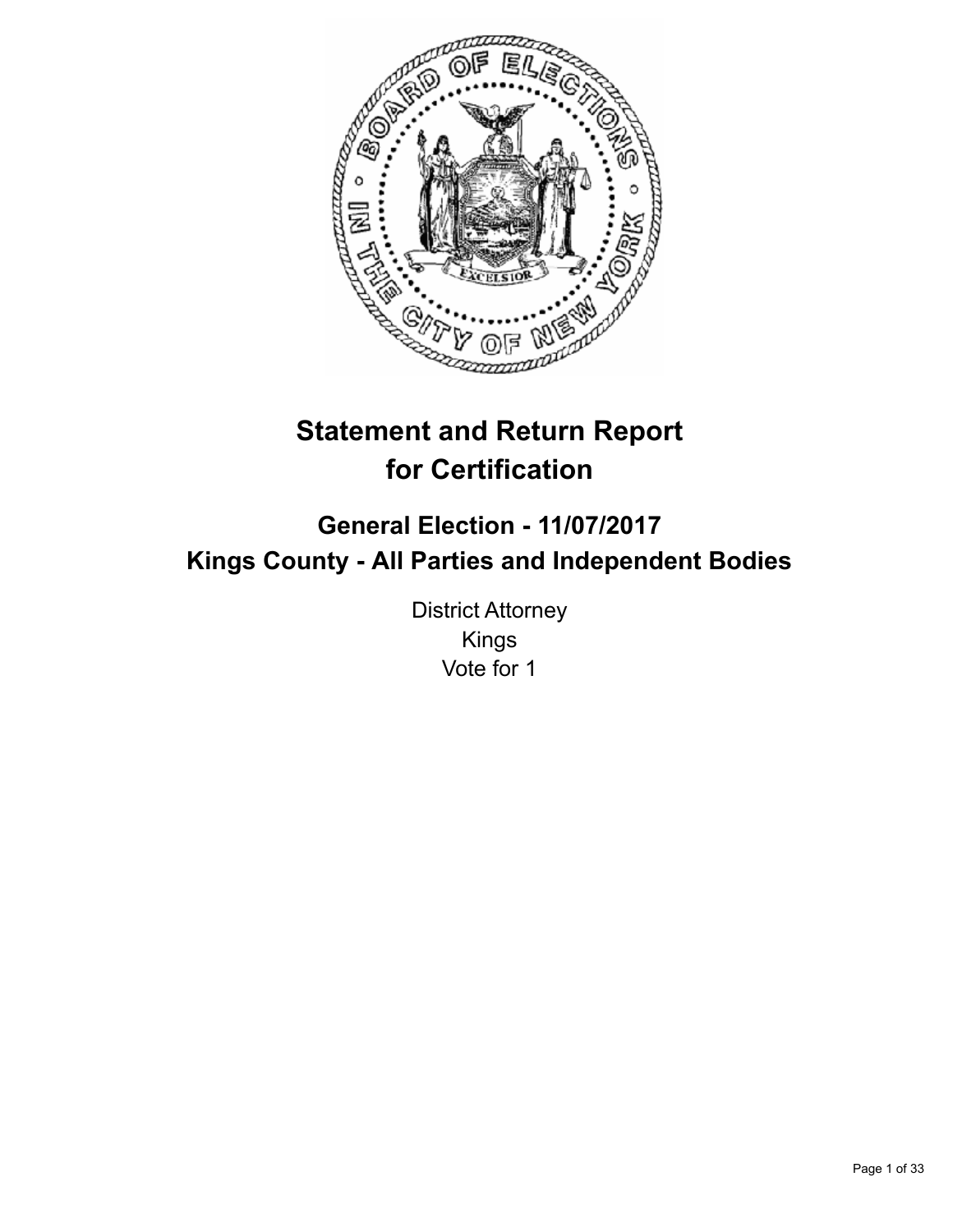

| PUBLIC COUNTER                                           | 16,825       |
|----------------------------------------------------------|--------------|
| MANUALLY COUNTED EMERGENCY                               | 1            |
| <b>ABSENTEE / MILITARY</b>                               | 388          |
| AFFIDAVIT                                                | 114          |
| <b>Total Ballots</b>                                     | 17,328       |
| Less - Inapplicable Federal/Special Presidential Ballots | 0            |
| <b>Total Applicable Ballots</b>                          | 17,328       |
| ERIC GONZALEZ (DEMOCRATIC)                               | 10,589       |
| VINCENT J. GENTILE (REFORM)                              | 2,379        |
| ADELE COHEN (WRITE-IN)                                   | 1            |
| ALAN ELLMAN (WRITE-IN)                                   | 1            |
| ANNE SWERN (WRITE-IN)                                    | 1            |
| BILL BELARD (WRITE-IN)                                   | 1            |
| BORNADETTE DEVLIN (WRITE-IN)                             | 1            |
| <b>BRUCE BARON (WRITE-IN)</b>                            | 1            |
| CAMILLE DI MESSINA (WRITE-IN)                            | 1            |
| CAREY BERSTEIN (WRITE-IN)                                | 1            |
| COREY SCHNIEDER (WRITE-IN)                               | 1            |
| DAVID HOLDER (WRITE-IN)                                  | 1            |
| DONALD J TRUMP (WRITE-IN)                                | 1            |
| ERIC LEB (WRITE-IN)                                      | 1            |
| <b>GLENN KUSHEL (WRITE-IN)</b>                           | 1            |
| HUMA ABEDIN (WRITE-IN)                                   | 1            |
| JACOB RESISMAN (WRITE-IN)                                | 1            |
| JAMES KERRIGAN (WRITE-IN)                                | 1            |
| JOSEPH JAMES MESSINA (WRITE-IN)                          | 1            |
| JOSEPH S. AMSEL (WRITE-IN)                               | 1            |
| MARC FLIEDNER (WRITE-IN)                                 | 2            |
| MARTIN KELLY (WRITE-IN)                                  | 1            |
| MICHAEL LONG (WRITE-IN)                                  | 1            |
| MICHAEL SCHORF (WRITE-IN)                                | 1            |
| MIRI SALANSKY (WRITE-IN)                                 | $\mathbf{1}$ |
| NICK DAKA (WRITE-IN)                                     | 1            |
| NORA SEIGEL (WRITE-IN)                                   | 1            |
| PAUL H. GIUSBURG (WRITE-IN)                              | 1            |
| PAUL VAYGEN (WRITE-IN)                                   | 1            |
| ROBERT ISDITH (WRITE-IN)                                 | 1            |
| RON KUBY (WRITE-IN)                                      | 1            |
| SHOLOM PARNES (WRITE-IN)                                 | 1            |
| TAT PICOTT (WRITE-IN)                                    | 1            |
| TINA GRAY (WRITE-IN)                                     | $\mathbf{1}$ |
| UNATTRIBUTABLE WRITE-IN (WRITE-IN)                       | 10           |
| YAKOV YOSEF HARTMAN (WRITE-IN)                           | 1            |
| <b>Total Votes</b>                                       | 13,012       |
| Unrecorded                                               | 4,316        |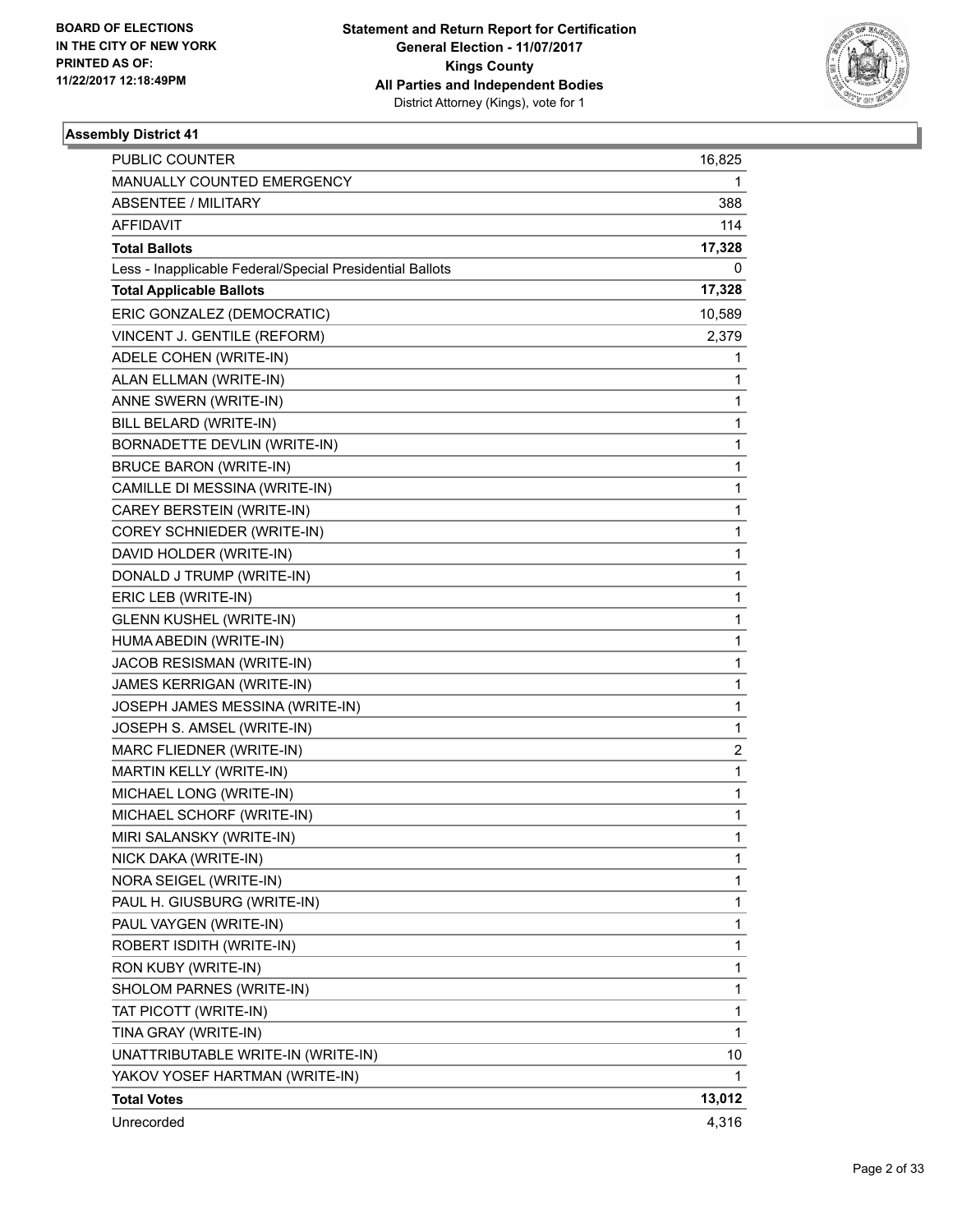

| <b>PUBLIC COUNTER</b>                                    | 17,776       |
|----------------------------------------------------------|--------------|
| MANUALLY COUNTED EMERGENCY                               | 0            |
| <b>ABSENTEE / MILITARY</b>                               | 362          |
| AFFIDAVIT                                                | 174          |
| <b>Total Ballots</b>                                     | 18,312       |
| Less - Inapplicable Federal/Special Presidential Ballots | 0            |
| <b>Total Applicable Ballots</b>                          | 18,312       |
| ERIC GONZALEZ (DEMOCRATIC)                               | 14,265       |
| VINCENT J. GENTILE (REFORM)                              | 712          |
| AL SHARPTON (WRITE-IN)                                   | 1            |
| ALEXE CHARKS (WRITE-IN)                                  | 1            |
| AMA DWIMOH (WRITE-IN)                                    | 3            |
| ANNE SWERN (WRITE-IN)                                    | 3            |
| BERNIE SANDERS (WRITE-IN)                                | $\mathbf{1}$ |
| <b>BRIAN ULRICH (WRITE-IN)</b>                           | 1            |
| CABE SAFF (WRITE-IN)                                     | 1            |
| DEBRA GAUSE (WRITE-IN)                                   | 1            |
| DELRAWN SMALLS (WRITE-IN)                                | 1            |
| ELIYAHU CYNAMAN (WRITE-IN)                               | 1            |
| ERIC DRYBURGH (WRITE-IN)                                 | 1            |
| ERIC HOLDER (WRITE-IN)                                   | 1            |
| ESTHER NEWBERG (WRITE-IN)                                | 1            |
| KATIE PRAUK (WRITE-IN)                                   | $\mathbf 1$  |
| MARC FLIEDNER (WRITE-IN)                                 | 32           |
| MEGAN STUART (WRITE-IN)                                  | 1            |
| MICHAEL MAGLOIRE (WRITE-IN)                              | 1            |
| MIRI WISS (WRITE-IN)                                     | 1            |
| MOREL SARMADI (WRITE-IN)                                 | 1            |
| MUMIA ABU JAMAL (WRITE-IN)                               | 1            |
| PATRICIA GATLING (WRITE-IN)                              | 1            |
| RANDY LREDICO (WRITE-IN)                                 | 1            |
| RAY MITCHELL (WRITE-IN)                                  | $\mathbf{1}$ |
| RICHARD MICEWITZ (WRITE-IN)                              | 1            |
| RUDOLPH GIULIANI (WRITE-IN)                              | 1            |
| UNATTRIBUTABLE WRITE-IN (WRITE-IN)                       | 19           |
| UNCOUNTED WRITE-IN PER STATUTE (WRITE-IN)                | 1            |
| <b>Total Votes</b>                                       | 15,057       |
| Unrecorded                                               | 3,255        |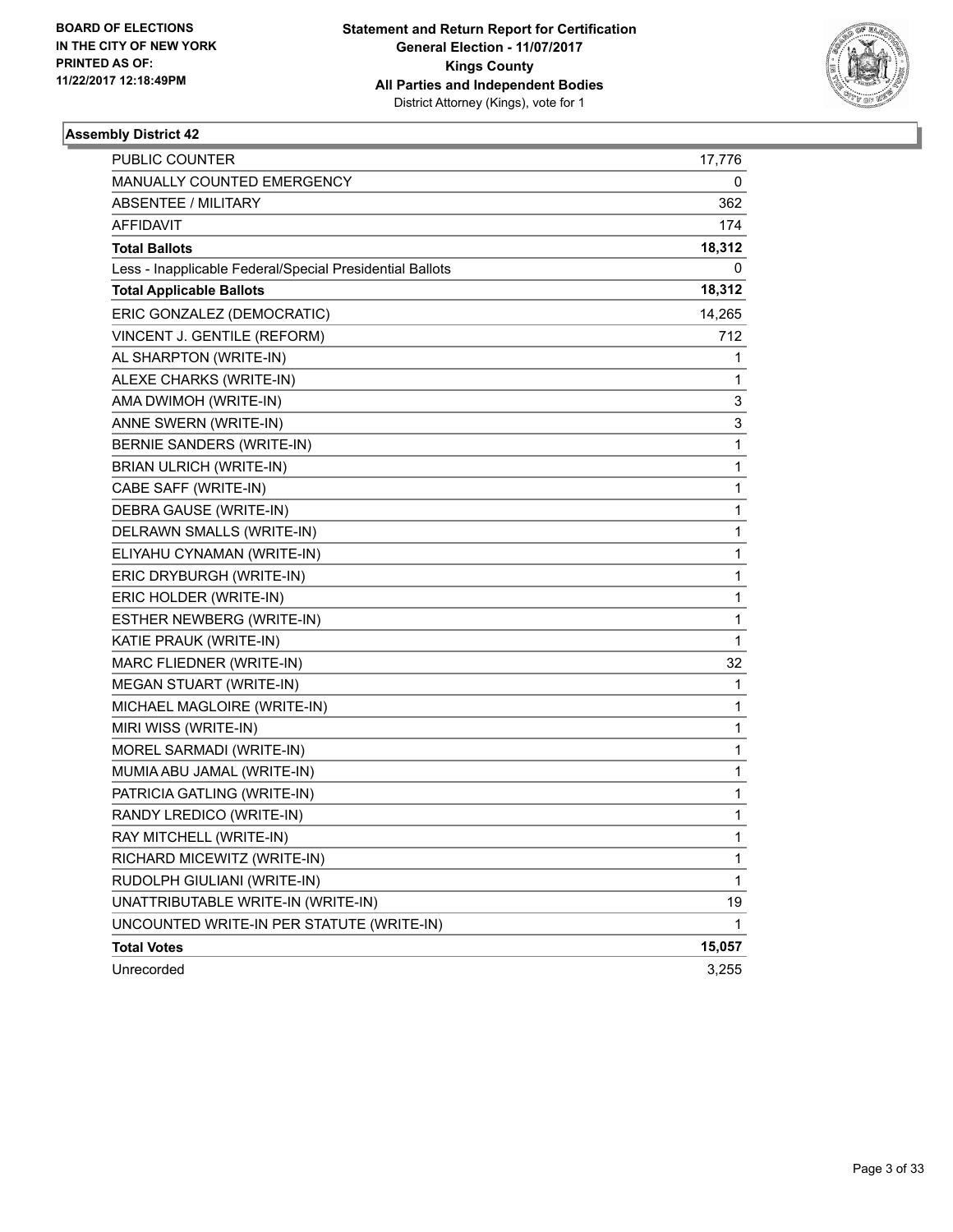

| PUBLIC COUNTER                                           | 20,400       |
|----------------------------------------------------------|--------------|
| MANUALLY COUNTED EMERGENCY                               | 0            |
| ABSENTEE / MILITARY                                      | 427          |
| AFFIDAVIT                                                | 284          |
| <b>Total Ballots</b>                                     | 21,111       |
| Less - Inapplicable Federal/Special Presidential Ballots | 0            |
| <b>Total Applicable Ballots</b>                          | 21,111       |
| ERIC GONZALEZ (DEMOCRATIC)                               | 17,221       |
| VINCENT J. GENTILE (REFORM)                              | 667          |
| ALVIN BRAGG (WRITE-IN)                                   | 1            |
| AMA DWIMOH (WRITE-IN)                                    | 2            |
| ANNE SWERN (WRITE-IN)                                    | 4            |
| ANTHONY WIENER (WRITE-IN)                                | 1            |
| ANTONIO REYNOSO (WRITE-IN)                               | 1            |
| <b>BO DIETL (WRITE-IN)</b>                               | 1            |
| DONNA MOSSMAN (WRITE-IN)                                 | 1            |
| ELLIOT SPITZER (WRITE-IN)                                | 1            |
| EMILY MANDELL (WRITE-IN)                                 | 1            |
| <b>GRAINNE O'NEILL (WRITE-IN)</b>                        | 1            |
| HAMAD SIHDHI (WRITE-IN)                                  | 1            |
| JEREMIAH RYGAS (WRITE-IN)                                | 1            |
| JONATHAN FRAC (WRITE-IN)                                 | 1            |
| KARREN NESRITI (WRITE-IN)                                | 1            |
| KATHERINE TERANZI (WRITE-IN)                             | 1            |
| KENYA JEFFERIES (WRITE-IN)                               | 1            |
| LARRY KINGSNOR (WRITE-IN)                                | 1            |
| LARRY KRASNER (WRITE-IN)                                 | $\mathbf{1}$ |
| MARC FLIEDNER (WRITE-IN)                                 | 69           |
| MATHIDLE MONTPETIT (WRITE-IN)                            | 1            |
| MILTON FRIEDMAN (WRITE-IN)                               | 1            |
| MOISHE GOLDBERG (WRITE-IN)                               | 1            |
| NICOLAINO LAZARNE (WRITE-IN)                             | 1            |
| PATRICIA GATLING (WRITE-IN)                              | 1            |
| PETER MARTIN (WRITE-IN)                                  | 1            |
| PIA RAYMOND (WRITE-IN)                                   | 1            |
| PREET BHARARA (WRITE-IN)                                 | 1            |
| RICHARD RUSSEL (WRITE-IN)                                | 1            |
| RICO CLEFFI (WRITE-IN)                                   | 1            |
| RUPERT V BARRY (WRITE-IN)                                | 1            |
| SEAN HANNITY (WRITE-IN)                                  | 1            |
| SEYMOUR W JAMES (WRITE-IN)                               | 1            |
| SHERENE CRAWFORD (WRITE-IN)                              | 1            |
| TANEHISI COATES (WRITE-IN)                               | 1            |
| UNATTRIBUTABLE WRITE-IN (WRITE-IN)                       | 6            |
| UNCOUNTED WRITE-IN PER STATUTE (WRITE-IN)                | 1            |
| <b>Total Votes</b>                                       | 18,001       |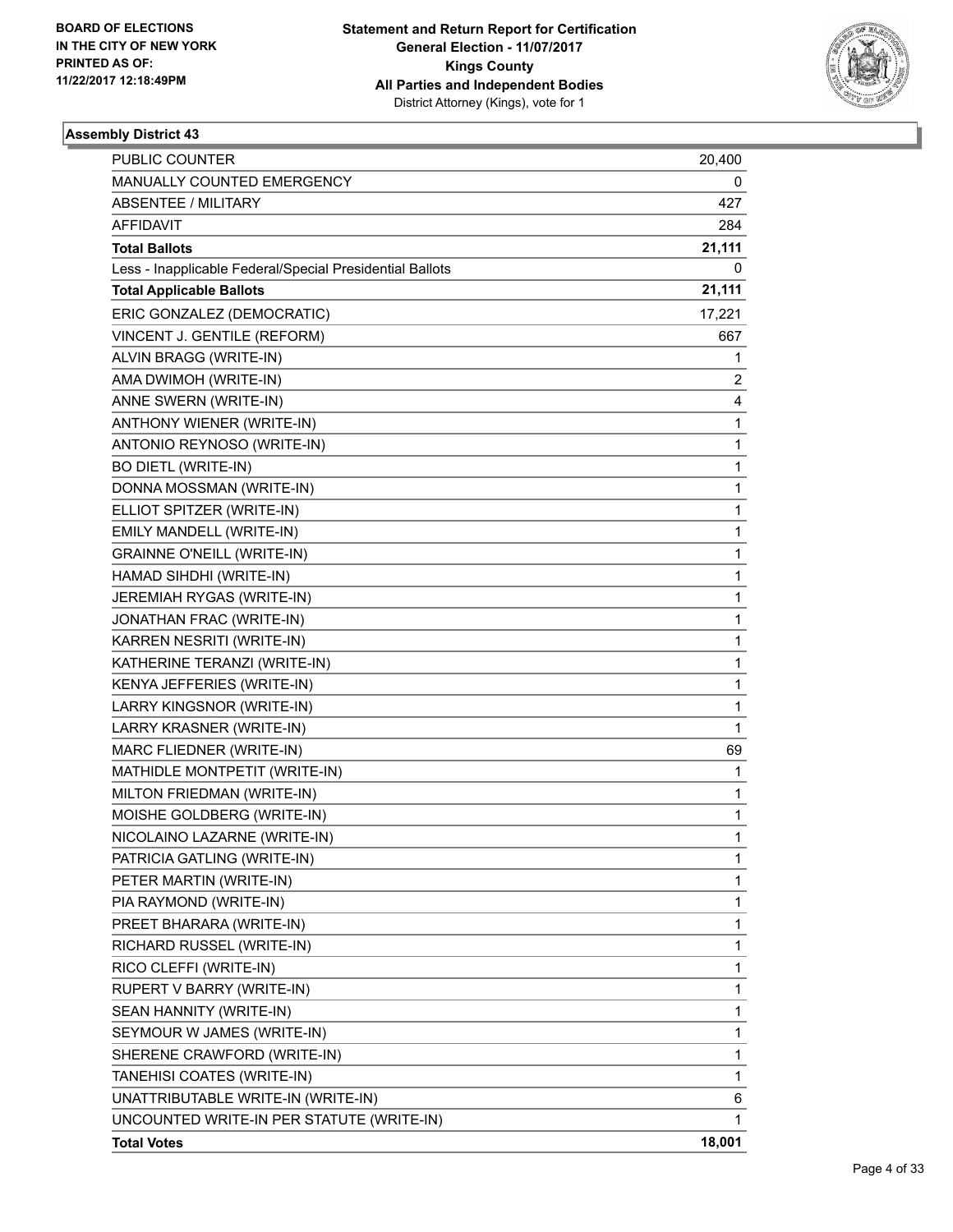Unrecorded 3,110

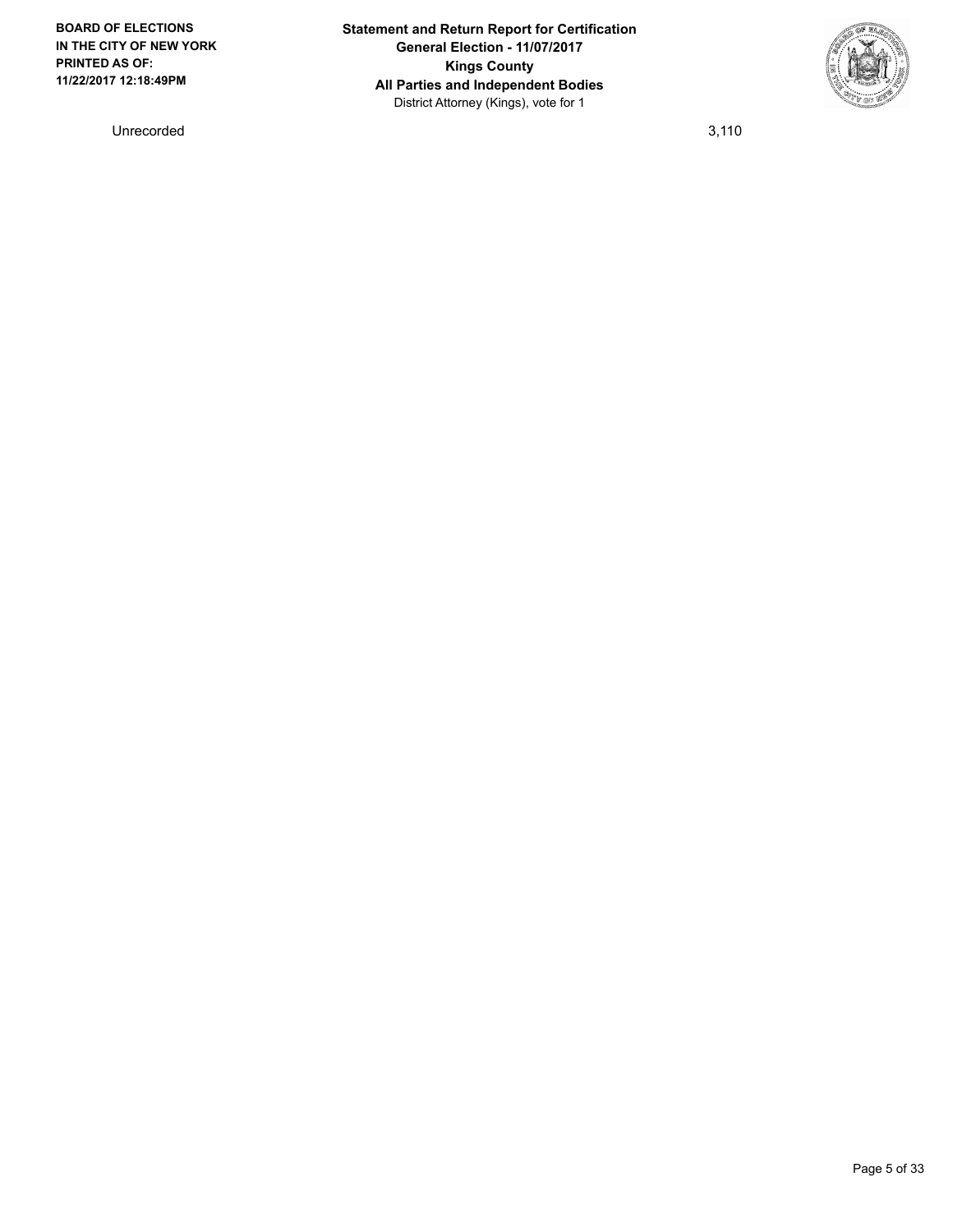

| PUBLIC COUNTER                                           | 22,521       |
|----------------------------------------------------------|--------------|
| MANUALLY COUNTED EMERGENCY                               | 0            |
| ABSENTEE / MILITARY                                      | 339          |
| AFFIDAVIT                                                | 235          |
| <b>Total Ballots</b>                                     | 23,095       |
| Less - Inapplicable Federal/Special Presidential Ballots | 0            |
| <b>Total Applicable Ballots</b>                          | 23,095       |
| ERIC GONZALEZ (DEMOCRATIC)                               | 17,000       |
| VINCENT J. GENTILE (REFORM)                              | 1,633        |
| ANNA VICTORIA (WRITE-IN)                                 | 1            |
| ANNE SWERN (WRITE-IN)                                    | 6            |
| ATHENA GULICK (WRITE-IN)                                 | 1            |
| AVI FOSTER ANDRES (WRITE-IN)                             | 1            |
| <b>BALIA LOCH (WRITE-IN)</b>                             | 1            |
| BARRY FISHMAN (WRITE-IN)                                 | $\mathbf{1}$ |
| BERLY FOSTER-AMDRES (WRITE-IN)                           | 1            |
| BERNADETTE SEVTON (WRITE-IN)                             | 1            |
| BINIM LEU (WRITE-IN)                                     | 1            |
| CHAIM SUMNER (WRITE-IN)                                  | 1            |
| CHAIN STEINNER (WRITE-IN)                                | 1            |
| CHRISTOPHER NEFF (WRITE-IN)                              | $\mathbf{1}$ |
| DANIEL ALTER (WRITE-IN)                                  | 1            |
| DAVE COLON (WRITE-IN)                                    | 2            |
| DONALD J TRUMP (WRITE-IN)                                | $\mathbf{1}$ |
| GENE RUSSIANOFF (WRITE-IN)                               | 1            |
| HARRY RUBEN FALCONE (WRITE-IN)                           | 1            |
| HERSHEC LEFTOWIZ (WRITE-IN)                              | $\mathbf{1}$ |
| JACK WEINBERGER (WRITE-IN)                               | 1            |
| JEFF LEE (WRITE-IN)                                      | 1            |
| LAUREN FLANDEES (WRITE-IN)                               | 1            |
| LOUIS MOLINA (WRITE-IN)                                  | 1            |
| MARC FLIEDNER (WRITE-IN)                                 | 67           |
| MARTY MARKOWITZ (WRITE-IN)                               | 1            |
| MATTHEW W. HAWKINS (WRITE-IN)                            | 1            |
| MICHAEL BLOOMBERG (WRITE-IN)                             | 1            |
| MICHAEL FRIEDLANDER (WRITE-IN)                           | 1            |
| NEHINI STAMP (WRITE-IN)                                  | 1            |
| NOAM CHOMSKY (WRITE-IN)                                  | 1            |
| NORA CARROLL (WRITE-IN)                                  | 1            |
| REVRAIN BORCHARDT (WRITE-IN)                             | 1            |
| RICHARD ABORN (WRITE-IN)                                 | 1            |
| RIVKY LAUFER (WRITE-IN)                                  | 1            |
| ROBERT LEIBOWITZ (WRITE-IN)                              | 1            |
| RONALD MASTRION (WRITE-IN)                               | 1            |
| RUDOLPH GIULIANI (WRITE-IN)                              | 1            |
| RUTH MEIX (WRITE-IN)                                     | 1            |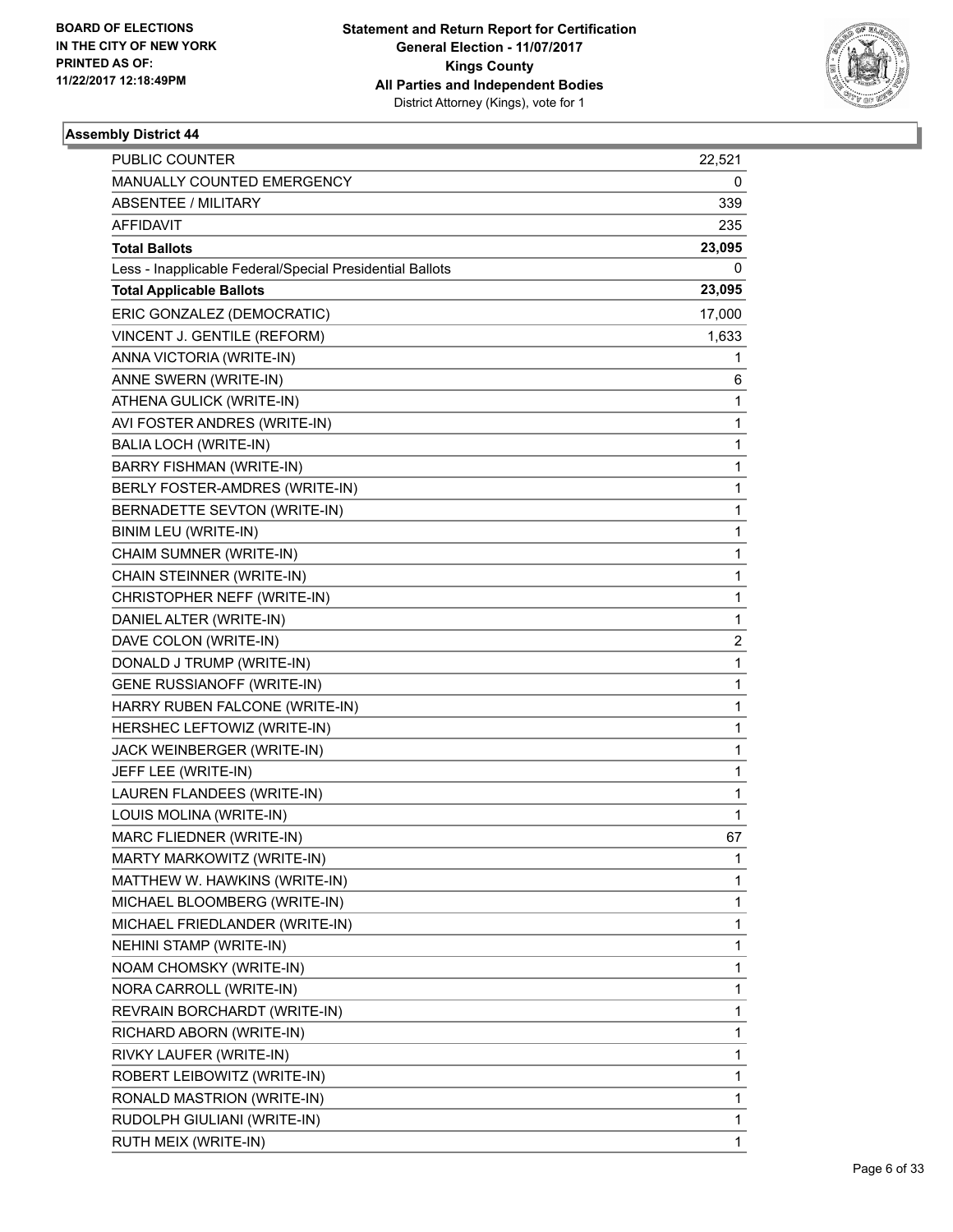

| SASHA FOSTER ANDRES (WRITE-IN)     |        |
|------------------------------------|--------|
| SHIN ZENWITCH (WRITE-IN)           |        |
| TINA LUONGO (WRITE-IN)             |        |
| UNATTRIBUTABLE WRITE-IN (WRITE-IN) | 36     |
| WENDELL BERRY (WRITE-IN)           |        |
| YEHUDA LEVINE (WRITE-IN)           | 2      |
| YONI HIKIND (WRITE-IN)             |        |
| YOSEF GOLDSTEIN (WRITE-IN)         |        |
| <b>Total Votes</b>                 | 18,786 |
| Unrecorded                         | 4.309  |

| <b>PUBLIC COUNTER</b>                                    | 11,189 |
|----------------------------------------------------------|--------|
| MANUALLY COUNTED EMERGENCY                               | 0      |
| <b>ABSENTEE / MILITARY</b>                               | 259    |
| <b>AFFIDAVIT</b>                                         | 96     |
| <b>Total Ballots</b>                                     | 11,544 |
| Less - Inapplicable Federal/Special Presidential Ballots | 0      |
| <b>Total Applicable Ballots</b>                          | 11,544 |
| ERIC GONZALEZ (DEMOCRATIC)                               | 5,738  |
| VINCENT J. GENTILE (REFORM)                              | 2,013  |
| ANNE SWERN (WRITE-IN)                                    | 1      |
| ANNETTE GOLDBERG (WRITE-IN)                              | 1      |
| ANTHONY LIAO (WRITE-IN)                                  | 1      |
| ASTON DEGATA (WRITE-IN)                                  | 1      |
| <b>BERNIE SANDERS (WRITE-IN)</b>                         | 1      |
| <b>BO DIETL (WRITE-IN)</b>                               | 1      |
| BRIAN NOEL (WRITE-IN)                                    | 2      |
| CHAIM DEUTSCH (WRITE-IN)                                 | 1      |
| DONALD J TRUMP (WRITE-IN)                                | 1      |
| EVE EISIG (WRITE-IN)                                     | 1      |
| HARVEY DEVITT (WRITE-IN)                                 | 1      |
| JOHN CENA (WRITE-IN)                                     | 1      |
| MARC FLIEDNER (WRITE-IN)                                 | 3      |
| MICHAEL A O'REILLY (WRITE-IN)                            | 1      |
| MITCH SHPEKFOGER (WRITE-IN)                              | 1      |
| MOSHE BARAHA (WRITE-IN)                                  | 1      |
| NACHMAN CALLER (WRITE-IN)                                | 1      |
| ROBERT LIONEL ROSENSWAG (WRITE-IN)                       | 1      |
| ROMAN BALMAKOV (WRITE-IN)                                | 1      |
| RUDOLPH GIULIANI (WRITE-IN)                              | 1      |
| UNATTRIBUTABLE WRITE-IN (WRITE-IN)                       | 10     |
| YELENA BOBROFF (WRITE-IN)                                | 1      |
| <b>Total Votes</b>                                       | 7,785  |
| Unrecorded                                               | 3,759  |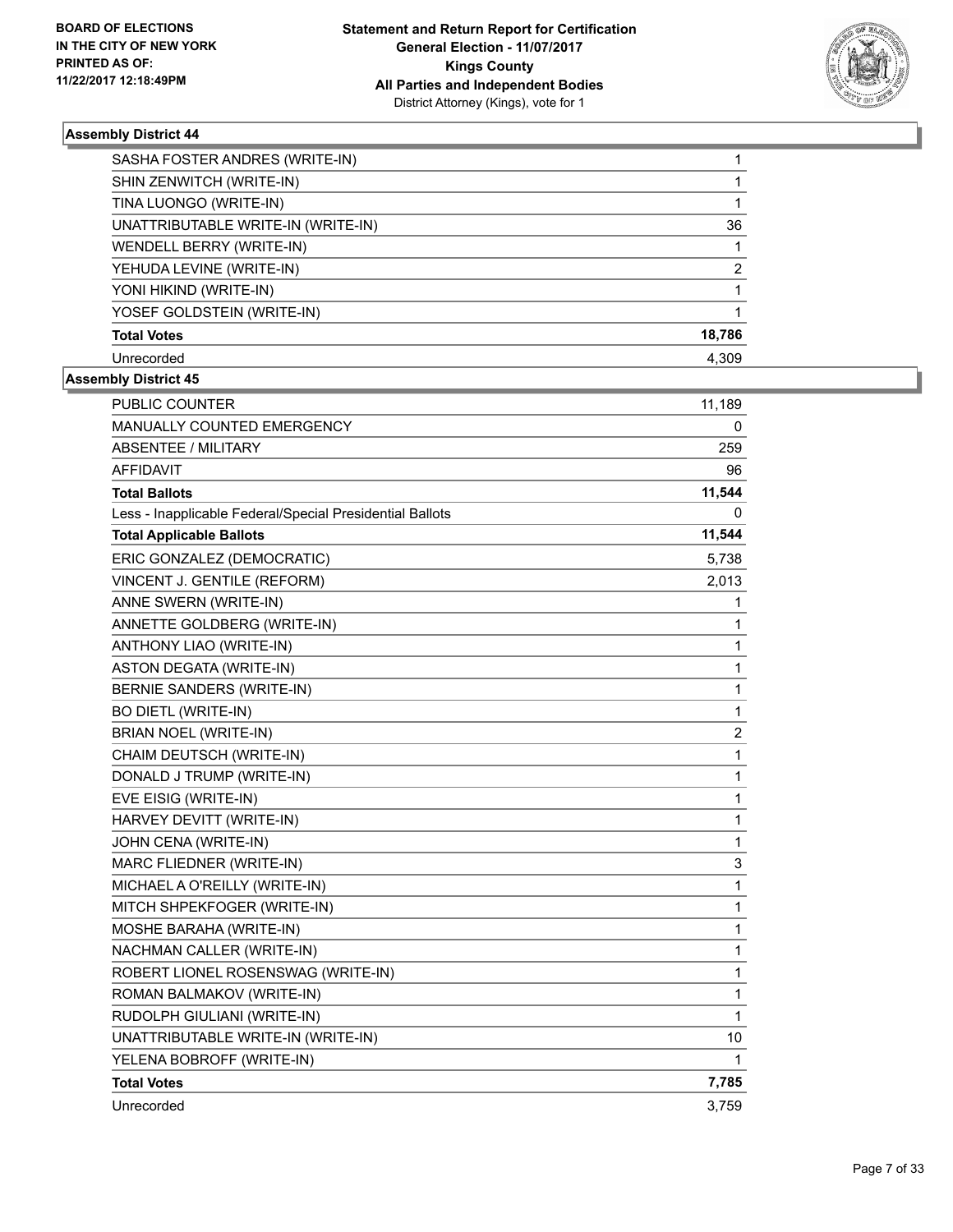

| PUBLIC COUNTER                                           | 18,804                  |
|----------------------------------------------------------|-------------------------|
| <b>MANUALLY COUNTED EMERGENCY</b>                        | 5                       |
| <b>ABSENTEE / MILITARY</b>                               | 568                     |
| <b>AFFIDAVIT</b>                                         | 172                     |
| <b>Total Ballots</b>                                     | 19,549                  |
| Less - Inapplicable Federal/Special Presidential Ballots | 0                       |
| <b>Total Applicable Ballots</b>                          | 19,549                  |
| ERIC GONZALEZ (DEMOCRATIC)                               | 8,171                   |
| VINCENT J. GENTILE (REFORM)                              | 5,332                   |
| AARON RICHARD GOLUB (WRITE-IN)                           | 1                       |
| AMA DWIMOH (WRITE-IN)                                    | 1                       |
| ANNE SWERN (WRITE-IN)                                    | $\overline{\mathbf{c}}$ |
| ANTHONY NAZOROSS (WRITE-IN)                              | 1                       |
| CHRISTINA BARRANCA (WRITE-IN)                            | 1                       |
| DANIEL BONILLA (WRITE-IN)                                | 1                       |
| ELAINE SCHACK RODRIGUEZ (WRITE-IN)                       | 1                       |
| ERIC PERROTTA (WRITE-IN)                                 | 1                       |
| JAMES MARTIN (WRITE-IN)                                  | 1                       |
| JOANNE ALLOTA (WRITE-IN)                                 | 1                       |
| JOHN F. QUAGLIONE (WRITE-IN)                             | 1                       |
| JOHN K. O'HARA (WRITE-IN)                                | 1                       |
| JULIAN ASSANGE (WRITE-IN)                                | 1                       |
| LATARA WEBB-FELIX (WRITE-IN)                             | 1                       |
| LEON OFMINA (WRITE-IN)                                   | 1                       |
| LIAM MCCABE (WRITE-IN)                                   | 1                       |
| LUCRETIA REGINA-POTTER (WRITE-IN)                        | 1                       |
| MARC FLIEDNER (WRITE-IN)                                 | 12                      |
| MARTIN J. GOLDEN (WRITE-IN)                              | 1                       |
| MICHAEL PETRAZZUOLO (WRITE-IN)                           | 1                       |
| PREET BHARARA (WRITE-IN)                                 | 1                       |
| ROY BEAR (WRITE-IN)                                      | 1                       |
| RUDOLPH GIULIANI (WRITE-IN)                              | 3                       |
| THOMAS EDISON (WRITE-IN)                                 | 1                       |
| TIMOTHEY MULVEY (WRITE-IN)                               | 1                       |
| UNATTRIBUTABLE WRITE-IN (WRITE-IN)                       | 10                      |
| <b>Total Votes</b>                                       | 13,552                  |
| Unrecorded                                               | 5,997                   |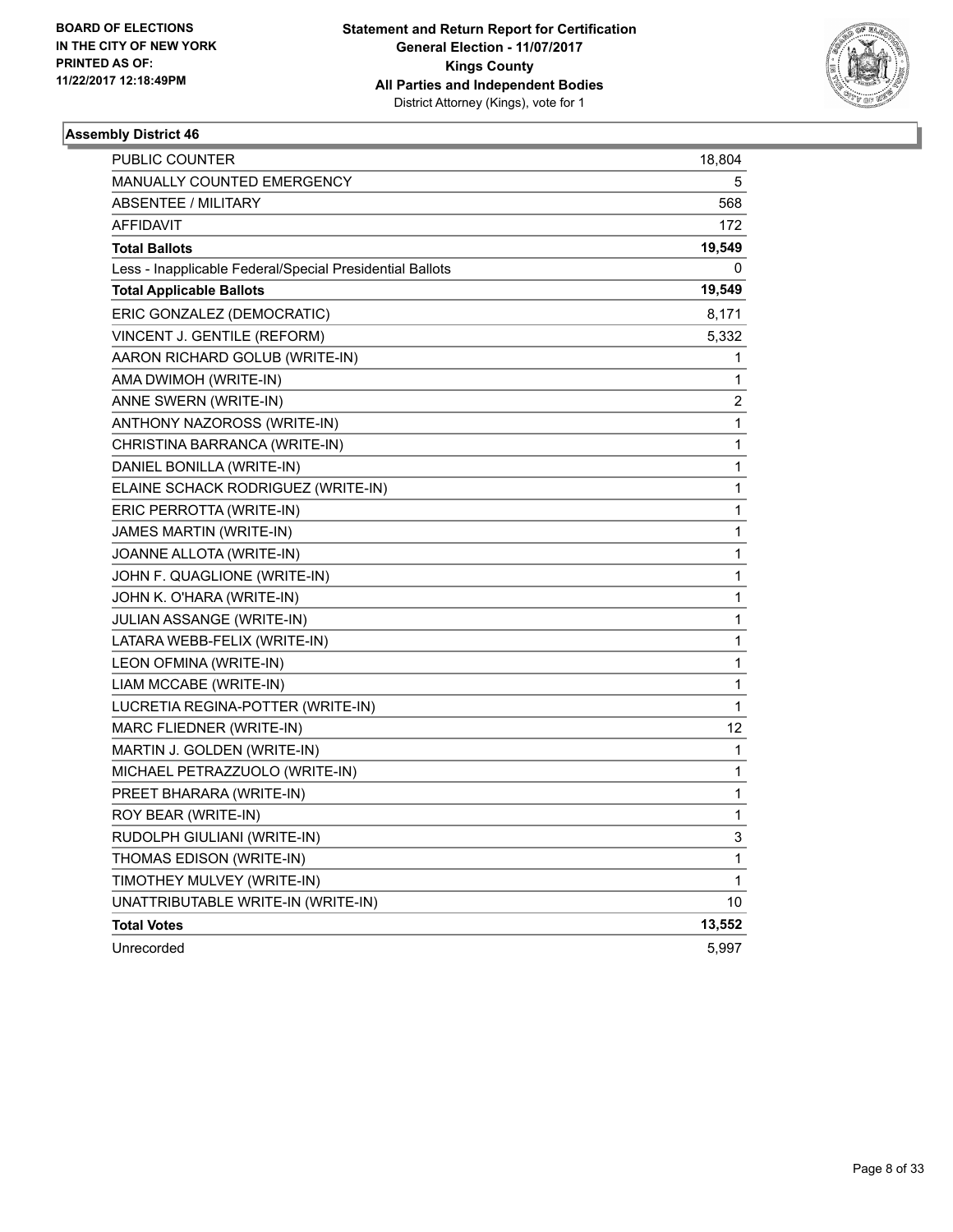

| <b>PUBLIC COUNTER</b>                                    | 10,368         |
|----------------------------------------------------------|----------------|
| <b>MANUALLY COUNTED EMERGENCY</b>                        | 0              |
| <b>ABSENTEE / MILITARY</b>                               | 284            |
| <b>AFFIDAVIT</b>                                         | 91             |
| <b>Total Ballots</b>                                     | 10,743         |
| Less - Inapplicable Federal/Special Presidential Ballots | 0              |
| <b>Total Applicable Ballots</b>                          | 10,743         |
| ERIC GONZALEZ (DEMOCRATIC)                               | 4,356          |
| VINCENT J. GENTILE (REFORM)                              | 2,831          |
| ANNE SWERN (WRITE-IN)                                    | $\mathbf 1$    |
| ARMOND WHITE (WRITE-IN)                                  | 1              |
| <b>BO DIETL (WRITE-IN)</b>                               | $\mathbf{1}$   |
| DAN BONANNO (WRITE-IN)                                   | $\mathbf{1}$   |
| ELLIOT SPITZER (WRITE-IN)                                | 1              |
| ERIC FLIEDNER (WRITE-IN)                                 | $\mathbf{1}$   |
| JOSEPH F. KASPER (WRITE-IN)                              | 1              |
| LAWRENCE SCARLINO (WRITE-IN)                             | $\overline{2}$ |
| MARTIN J. GOLDEN (WRITE-IN)                              | $\overline{2}$ |
| OSVALDO OYOLA (WRITE-IN)                                 | $\mathbf{1}$   |
| STEPHEN LAROCCA (WRITE-IN)                               | 1              |
| THOMAS AGLINAS (WRITE-IN)                                | $\mathbf{1}$   |
| TRAY GARY (WRITE-IN)                                     | 1              |
| UNATTRIBUTABLE WRITE-IN (WRITE-IN)                       | 16             |
| YENFENIM DRIKMAN (WRITE-IN)                              | $\mathbf{1}$   |
| YONI HIKIND (WRITE-IN)                                   | $\mathbf{1}$   |
| <b>Total Votes</b>                                       | 7,220          |
| Unrecorded                                               | 3,523          |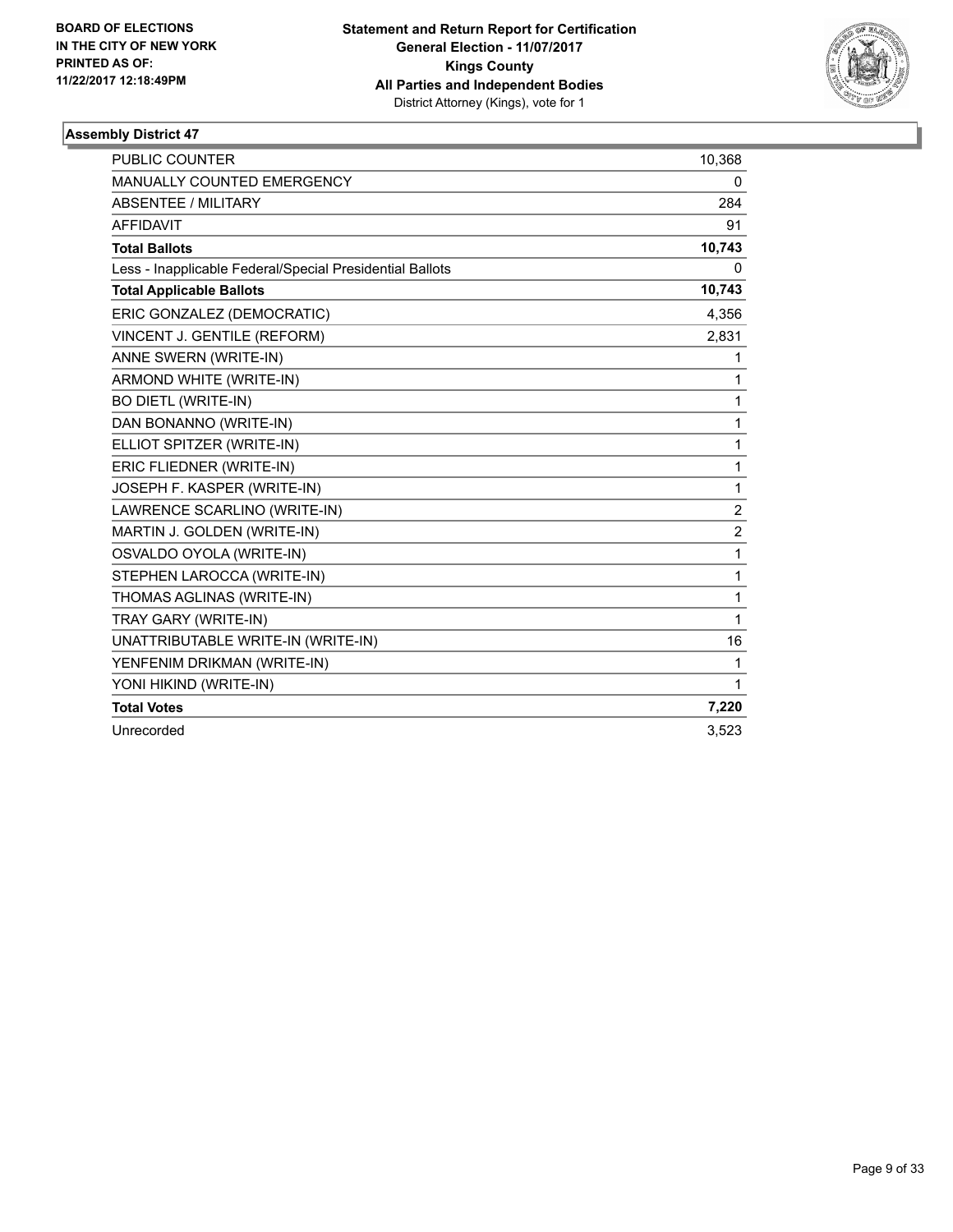

| <b>PUBLIC COUNTER</b>                                    | 15,034                  |
|----------------------------------------------------------|-------------------------|
| MANUALLY COUNTED EMERGENCY                               | 0                       |
| <b>ABSENTEE / MILITARY</b>                               | 174                     |
| AFFIDAVIT                                                | 174                     |
| <b>Total Ballots</b>                                     | 15,382                  |
| Less - Inapplicable Federal/Special Presidential Ballots | 0                       |
| <b>Total Applicable Ballots</b>                          | 15,382                  |
| ERIC GONZALEZ (DEMOCRATIC)                               | 7,152                   |
| VINCENT J. GENTILE (REFORM)                              | 1,513                   |
| ADELE ABRAMCZYK (WRITE-IN)                               | 1                       |
| ARTHUR KATZ (WRITE-IN)                                   | 2                       |
| <b>ASHER KLIEN (WRITE-IN)</b>                            | 1                       |
| BENJAMAN FUCHS (WRITE-IN)                                | 1                       |
| BINYAMIN E. BODNE (WRITE-IN)                             | 1                       |
| CHAIM BISTRIT (WRITE-IN)                                 | 1                       |
| CHAIM GOLDBERG (WRITE-IN)                                | 1                       |
| DAVID J. MICHAELSON (WRITE-IN)                           | 1                       |
| DONALD J TRUMP (WRITE-IN)                                | 3                       |
| DUVID WEINBERGER (WRITE-IN)                              | $\overline{\mathbf{c}}$ |
| ELISHEVA ZIEGLER (WRITE-IN)                              | 1                       |
| <b>GEORGE LEOFF (WRITE-IN)</b>                           | 1                       |
| HAROLD TISCHLER (WRITE-IN)                               | 1                       |
| IAN D. GIRSHEK (WRITE-IN)                                | 1                       |
| JAKUB ZYBALA (WRITE-IN)                                  | 1                       |
| JOEL AMSEL (WRITE-IN)                                    | 1                       |
| JOHN SMITH (WRITE-IN)                                    | 1                       |
| JULES FIRPSCHER (WRITE-IN)                               | 1                       |
| KALMAN YEGER (WRITE-IN)                                  | 1                       |
| LUZER SCHIMMAL (WRITE-IN)                                | 1                       |
| MAIR WAXS (WRITE-IN)                                     | 1                       |
| MARC FLIEDNER (WRITE-IN)                                 | 3                       |
| MEIR MANDELL (WRITE-IN)                                  | $\mathbf{1}$            |
| MENACHEM BARNETT (WRITE-IN)                              | 1                       |
| MINDY HEIMFELD (WRITE-IN)                                | 1                       |
| MORTON AVIGDOR (WRITE-IN)                                | 1                       |
| NACHUM PLUECHOK (WRITE-IN)                               | 1                       |
| NAFTULI MOSTER (WRITE-IN)                                | 1                       |
| NICOLE MALLIOTAKIS (WRITE-IN)                            | 1                       |
| NORMAN ROSENBERG (WRITE-IN)                              | 1                       |
| PESHA GOLDBERGER (WRITE-IN)                              | 1                       |
| PINCHESS BERKOVITS (WRITE-IN)                            | 1                       |
| RACHEL KLEIN (WRITE-IN)                                  | 1                       |
| RAIZEL SLOMOVICS (WRITE-IN)                              | 1                       |
| RIVKEY GOLDSTEIN (WRITE-IN)                              | 1                       |
| ROND REAGAN (WRITE-IN)                                   | 1                       |
| RUDOLPH GIULIANI (WRITE-IN)                              | 1                       |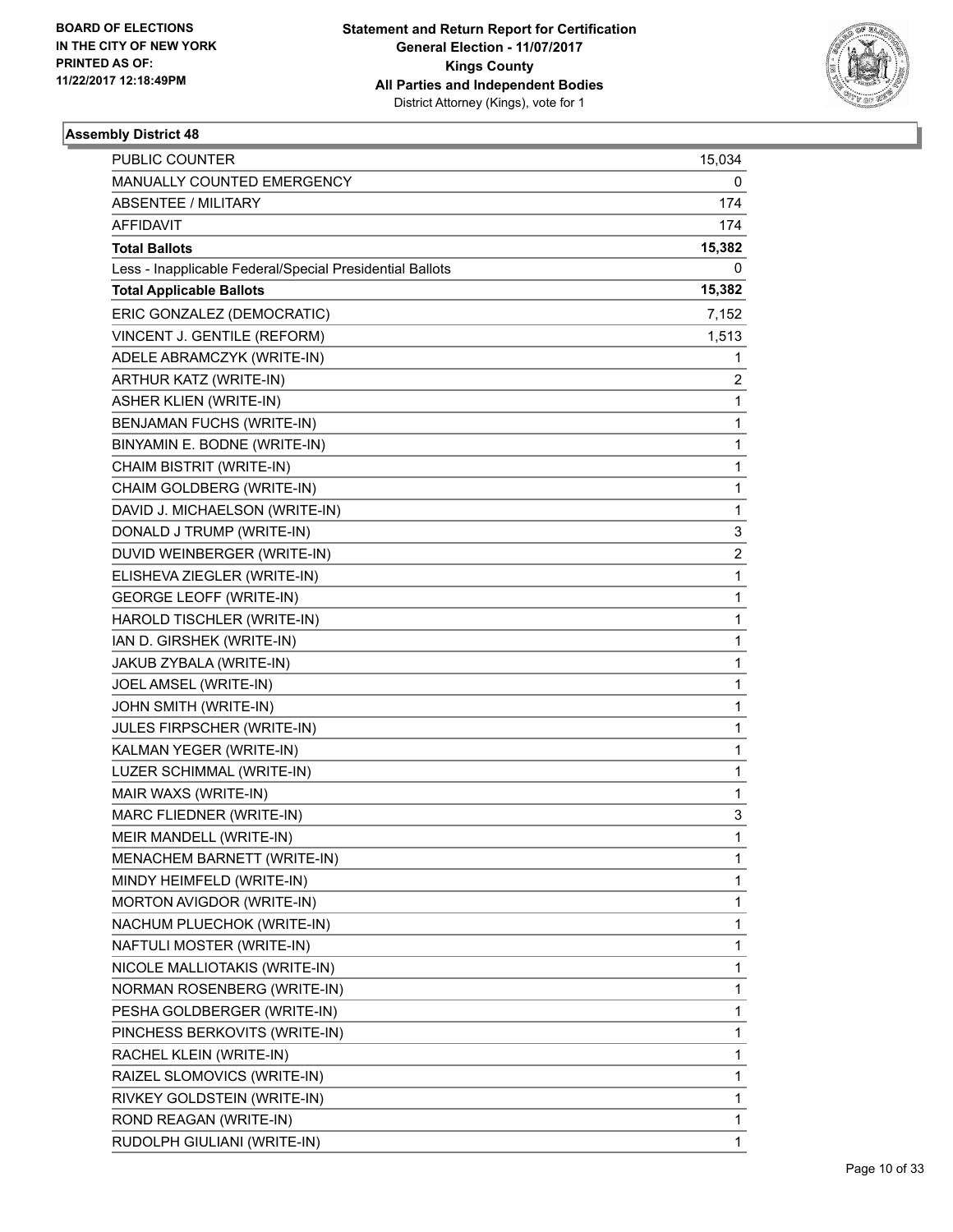

| SHLOMO SUTTON (WRITE-IN)           |       |
|------------------------------------|-------|
| SNIMSY KOHL (WRITE-IN)             |       |
| SOL WINTER (WRITE-IN)              |       |
| UNATTRIBUTABLE WRITE-IN (WRITE-IN) | 20    |
| YANKEL BRAN (WRITE-IN)             |       |
| YECHEZKEL L. PILLER (WRITE-IN)     |       |
| YITECHOK V SIMKOWITZ (WRITE-IN)    |       |
| YONI HIKIND (WRITE-IN)             |       |
| YOSSI GESTELNER (WRITE-IN)         |       |
| <b>Total Votes</b>                 | 8,736 |
| Unrecorded                         | 6.646 |

| <b>PUBLIC COUNTER</b>                                    | 8,204 |
|----------------------------------------------------------|-------|
| <b>MANUALLY COUNTED EMERGENCY</b>                        | 2     |
| <b>ABSENTEE / MILITARY</b>                               | 211   |
| <b>AFFIDAVIT</b>                                         | 64    |
| <b>Total Ballots</b>                                     | 8,481 |
| Less - Inapplicable Federal/Special Presidential Ballots | 0     |
| <b>Total Applicable Ballots</b>                          | 8,481 |
| ERIC GONZALEZ (DEMOCRATIC)                               | 3,399 |
| VINCENT J. GENTILE (REFORM)                              | 2,736 |
| BERNIE SANDERS (WRITE-IN)                                | 1     |
| CHRISTOS KAKOUROS (WRITE-IN)                             | 1     |
| DIANA SEREBRENIK (WRITE-IN)                              | 1     |
| JASMINE SOLOMAN (WRITE-IN)                               | 1     |
| JOHN LIU (WRITE-IN)                                      | 1     |
| LOU GUNILDA (WRITE-IN)                                   | 1     |
| MARC FLIEDNER (WRITE-IN)                                 | 2     |
| MICHAEL BERNSTEIN (WRITE-IN)                             | 1     |
| PAUL BALUKAS (WRITE-IN)                                  | 1     |
| PAUL NOVACK (WRITE-IN)                                   | 1     |
| UNATTRIBUTABLE WRITE-IN (WRITE-IN)                       | 2     |
| <b>Total Votes</b>                                       | 6,148 |
| Unrecorded                                               | 2.333 |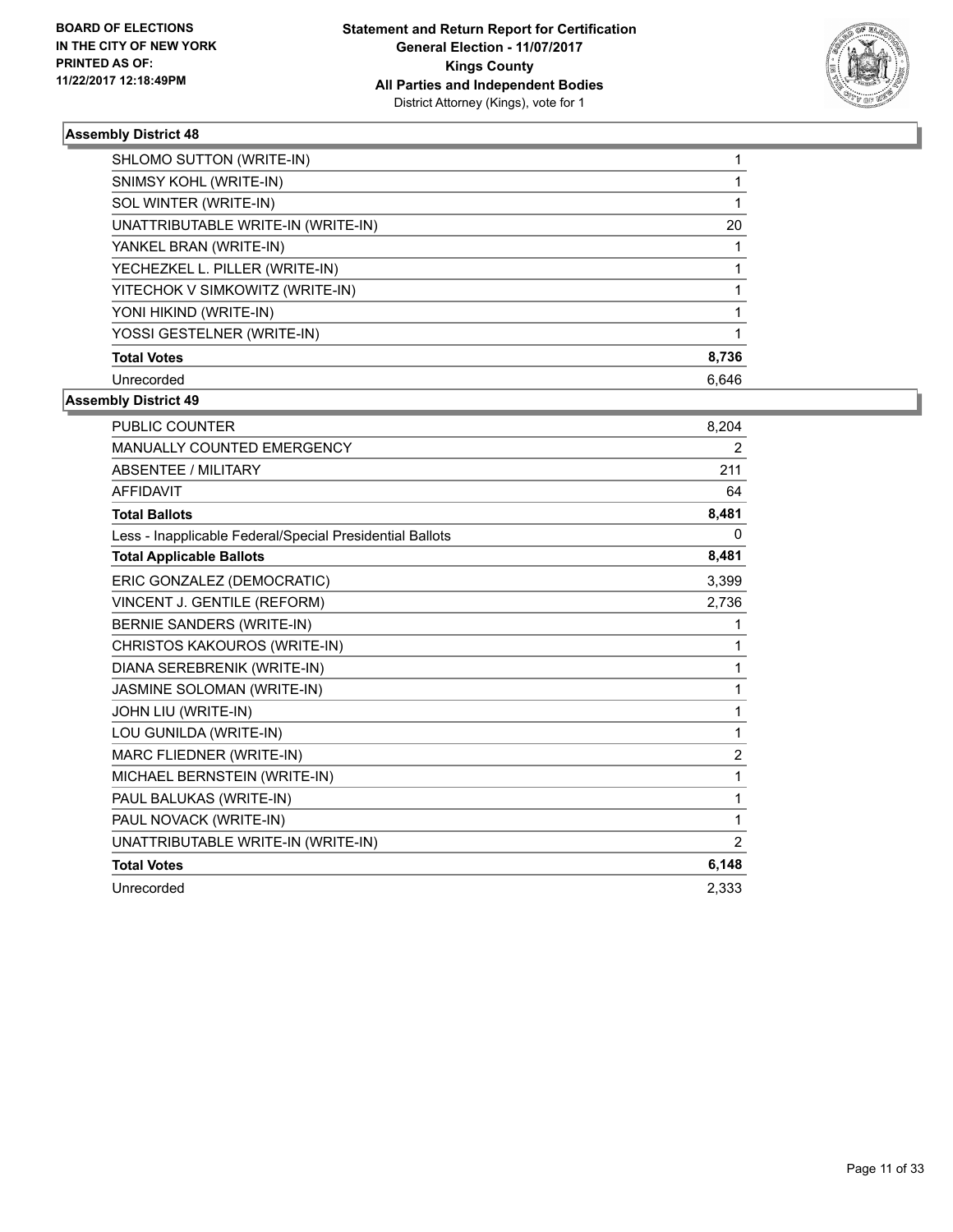

| <b>PUBLIC COUNTER</b>                                    | 14,413       |
|----------------------------------------------------------|--------------|
| MANUALLY COUNTED EMERGENCY                               | 1            |
| ABSENTEE / MILITARY                                      | 159          |
| AFFIDAVIT                                                | 247          |
| <b>Total Ballots</b>                                     | 14,820       |
| Less - Inapplicable Federal/Special Presidential Ballots | 0            |
| <b>Total Applicable Ballots</b>                          | 14,820       |
| ERIC GONZALEZ (DEMOCRATIC)                               | 11,238       |
| VINCENT J. GENTILE (REFORM)                              | 938          |
| ALEC WHITE (WRITE-IN)                                    | 1            |
| AMA DWIMOH (WRITE-IN)                                    | 3            |
| AMY ROSE SPIEGEL (WRITE-IN)                              | 1            |
| ANNE SWERN (WRITE-IN)                                    | 8            |
| ANTHONY BENNE (WRITE-IN)                                 | $\mathbf{1}$ |
| <b>BRETTON BERMAN (WRITE-IN)</b>                         | 1            |
| CRAIG EATON (WRITE-IN)                                   | 1            |
| CY FLIRDER (WRITE-IN)                                    | 1            |
| DONALD J TRUMP JR (WRITE-IN)                             | 1            |
| DONIA PIERSAINT (WRITE-IN)                               | 1            |
| <b>GENAN ZUKHA (WRITE-IN)</b>                            | 1            |
| <b>GEORGE PETROS (WRITE-IN)</b>                          | 1            |
| HERSHEL NEIMAN (WRITE-IN)                                | 1            |
| JAKUB SYTA (WRITE-IN)                                    | 1            |
| JOHN SEBASTIAN BECKER (WRITE-IN)                         | 1            |
| JUDY KALISCN (WRITE-IN)                                  | 1            |
| LARRY KRASNER (WRITE-IN)                                 | 1            |
| LAURA CORTESE (WRITE-IN)                                 | 1            |
| LIAM MCCABE (WRITE-IN)                                   | 1            |
| LIPI KNOPFLER (WRITE-IN)                                 | $\mathbf{1}$ |
| MARC FLIEDNER (WRITE-IN)                                 | 88           |
| MARC FOSDA (WRITE-IN)                                    | 1            |
| MARK LEVIN (WRITE-IN)                                    | $\mathbf{1}$ |
| MARTIN SHKRELI (WRITE-IN)                                | 1            |
| NATHAN DUMP (WRITE-IN)                                   | 1            |
| PATRICIA GATLING (WRITE-IN)                              | $\mathbf 1$  |
| RACHEL BEARDSLEY (WRITE-IN)                              | 1            |
| RALPH MODICA JR. (WRITE-IN)                              | 1            |
| ROBERT BYRON FORD (WRITE-IN)                             | $\mathbf{1}$ |
| UNATTRIBUTABLE WRITE-IN (WRITE-IN)                       | 20           |
| VINCENT MARTUSCIELLO (WRITE-IN)                          | 1            |
| VIOLET LUCCA (WRITE-IN)                                  | 1            |
| <b>Total Votes</b>                                       | 12,323       |
| Unrecorded                                               | 2,497        |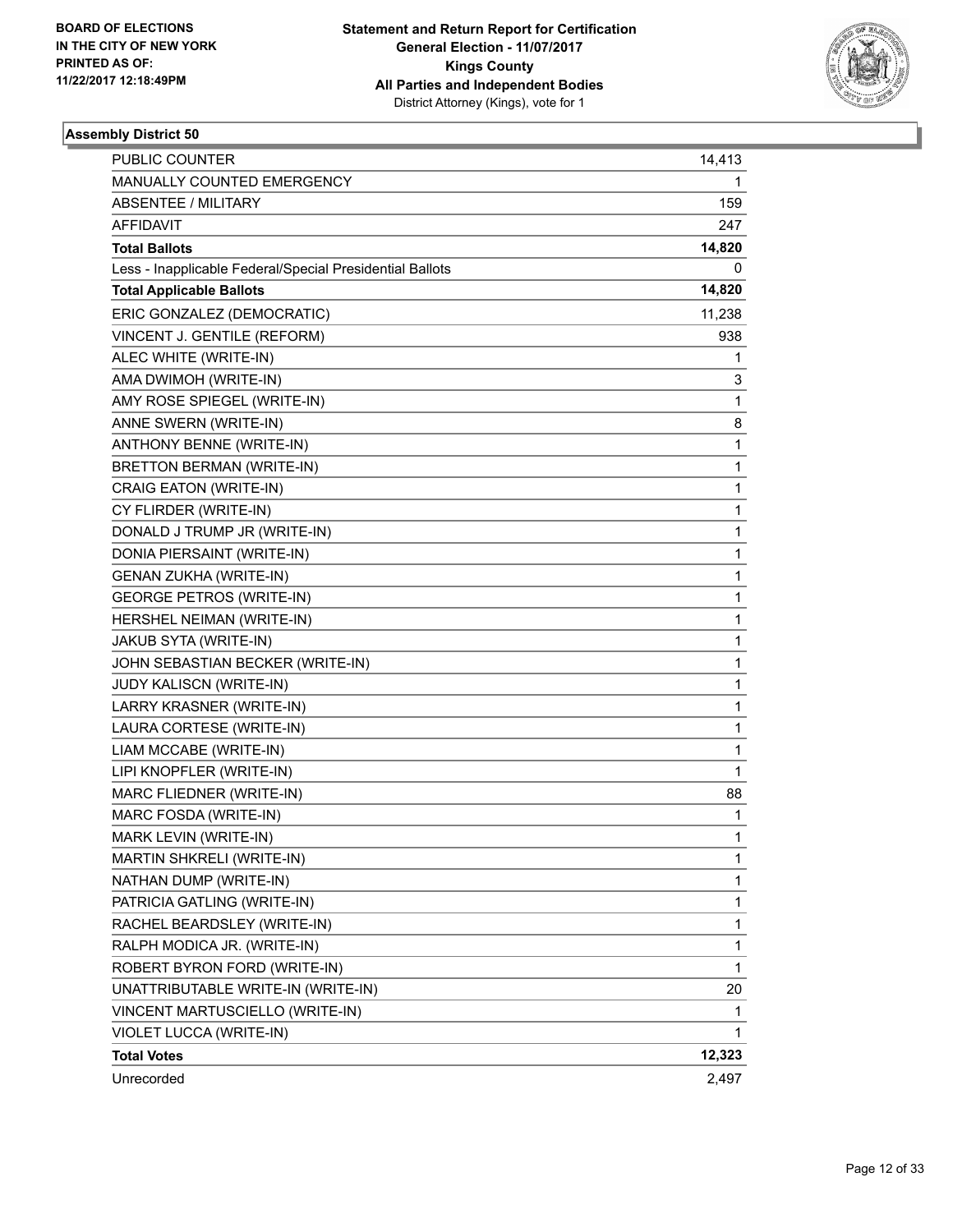

| <b>PUBLIC COUNTER</b>                                    | 12,517       |
|----------------------------------------------------------|--------------|
| MANUALLY COUNTED EMERGENCY                               | 58           |
| <b>ABSENTEE / MILITARY</b>                               | 172          |
| AFFIDAVIT                                                | 142          |
| <b>Total Ballots</b>                                     | 12,889       |
| Less - Inapplicable Federal/Special Presidential Ballots | 0            |
| <b>Total Applicable Ballots</b>                          | 12,889       |
| ERIC GONZALEZ (DEMOCRATIC)                               | 9,104        |
| VINCENT J. GENTILE (REFORM)                              | 1,258        |
| AKAI GURLEY (WRITE-IN)                                   | 1            |
| AMARA FELICE (WRITE-IN)                                  | 1            |
| AMRON GREENFELD (WRITE-IN)                               | 1            |
| ANNE SWERN (WRITE-IN)                                    | 4            |
| BERNIE SANDERS (WRITE-IN)                                | $\mathbf{1}$ |
| CIATTA Z BAYSAH (WRITE-IN)                               | 1            |
| DAVID RUBBENSTIN (WRITE-IN)                              | $\mathbf 1$  |
| DAVID TUBBS (WRITE-IN)                                   | $\mathbf{1}$ |
| DEIDE BRILL (WRITE-IN)                                   | 1            |
| DONALD J TRUMP (WRITE-IN)                                | 1            |
| EDWIN FRIAS (WRITE-IN)                                   | $\mathbf{1}$ |
| EMILY FARQUHARSON (WRITE-IN)                             | 1            |
| EVELYN GARCIA (WRITE-IN)                                 | $\mathbf 1$  |
| FELIX ORTIZ (WRITE-IN)                                   | $\mathbf{1}$ |
| <b>ISAAC TESSLER (WRITE-IN)</b>                          | 1            |
| JACOB WARREN (WRITE-IN)                                  | 1            |
| LAWRENCE LESSIG (WRITE-IN)                               | $\mathbf{1}$ |
| LOUIE SCARCELLA (WRITE-IN)                               | 1            |
| MALKY SCHWARTZ (WRITE-IN)                                | 1            |
| MARC FLEIDNER (WRITE-IN)                                 | $\mathbf 1$  |
| MARC FLIEDNER (WRITE-IN)                                 | 37           |
| MARY GIBBONS (WRITE-IN)                                  | 1            |
| MICHAEL VINCENT (WRITE-IN)                               | $\mathbf{1}$ |
| RAPHAEL GOMEZ LUNA (WRITE-IN)                            | 1            |
| SARAH SIEGEL (WRITE-IN)                                  | 1            |
| SOFFIYAH ELIJAH (WRITE-IN)                               | $\mathbf{1}$ |
| STEVE FIELDING (WRITE-IN)                                | 1            |
| THOMAS D ARTELL (WRITE-IN)                               | 1            |
| UNATTRIBUTABLE WRITE-IN (WRITE-IN)                       | 14           |
| <b>Total Votes</b>                                       | 10,443       |
| Unrecorded                                               | 2,446        |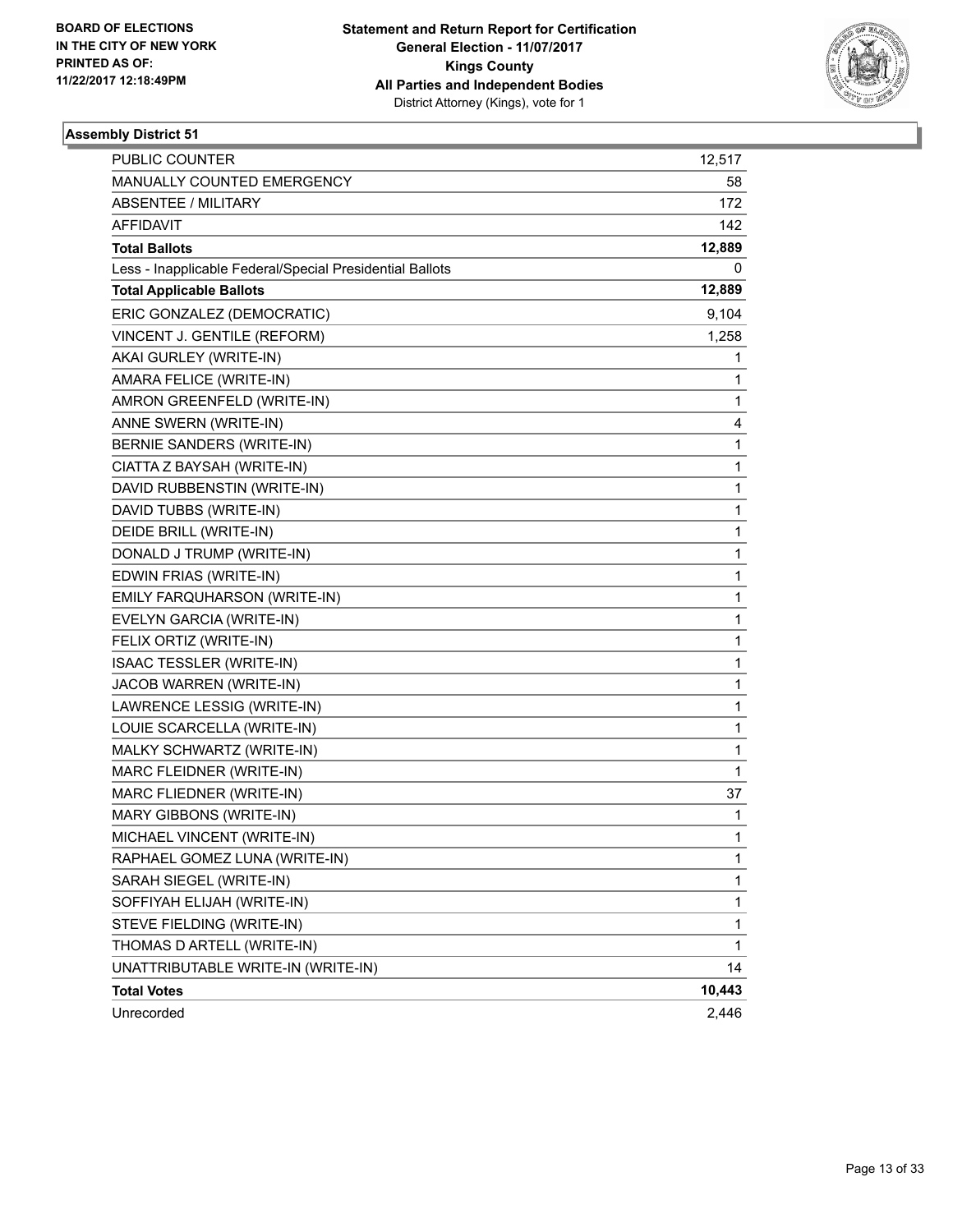

| PUBLIC COUNTER                                           | 31,130       |
|----------------------------------------------------------|--------------|
| MANUALLY COUNTED EMERGENCY                               | 5            |
| <b>ABSENTEE / MILITARY</b>                               | 577          |
| AFFIDAVIT                                                | 398          |
| <b>Total Ballots</b>                                     | 32,110       |
| Less - Inapplicable Federal/Special Presidential Ballots | 0            |
| <b>Total Applicable Ballots</b>                          | 32,110       |
| ERIC GONZALEZ (DEMOCRATIC)                               | 25,766       |
| VINCENT J. GENTILE (REFORM)                              | 1,603        |
| ABOLISH DAS (WRITE-IN)                                   | 1            |
| ADAM SUSS (WRITE-IN)                                     | 1            |
| AHMER GADEER (WRITE-IN)                                  | 1            |
| ALBERT CAHN (WRITE-IN)                                   | 1            |
| ALEX JEOUNG (WRITE-IN)                                   | 1            |
| ALEX KOLINSKI (WRITE-IN)                                 | $\mathbf{1}$ |
| ALTON H. MADDOX (WRITE-IN)                               | 1            |
| AMA DWIMOH (WRITE-IN)                                    | 2            |
| ANNE SWERN (WRITE-IN)                                    | 31           |
| ANTHONY LABELLA (WRITE-IN)                               | 1            |
| <b>BARACK OBAMA (WRITE-IN)</b>                           | 1            |
| BASHAR AL-ASSAD (WRITE-IN)                               | 1            |
| BECKY DUNNAN (WRITE-IN)                                  | 1            |
| BENJAMIN SAYER MORROW (WRITE-IN)                         | 1            |
| <b>BERNIE SANDERS (WRITE-IN)</b>                         | 1            |
| BOB MCDUDE (WRITE-IN)                                    | 1            |
| CHRISTIAN KLOSSNER (WRITE-IN)                            | 1            |
| CHRISTINA KIRCHNER (WRITE-IN)                            | $\mathbf{1}$ |
| CYRUS VANCE (WRITE-IN)                                   | 1            |
| DARRYL ROBINSON (WRITE-IN)                               | 2            |
| DAVE NELSON (WRITE-IN)                                   | 1            |
| DAVID ZALMAN (WRITE-IN)                                  | $\mathbf{1}$ |
| DIANA BURK (WRITE-IN)                                    | 1            |
| DONALD J TRUMP (WRITE-IN)                                | 1            |
| DORI LEWIS (WRITE-IN)                                    | 1            |
| ELENIS CAMARGO (WRITE-IN)                                | 1            |
| EMILY BIRDSEME (WRITE-IN)                                | 1            |
| EMILY FARBER (WRITE-IN)                                  | 1            |
| GILLIAN DIPIETRO (WRITE-IN)                              | 1            |
| <b>GORDON COLE (WRITE-IN)</b>                            | 1            |
| HANNAH ALEXANDER (WRITE-IN)                              | 1            |
| HILLARY CLINTON (WRITE-IN)                               | 1            |
| IAN MINER (WRITE-IN)                                     | 1            |
| JACQUELINE COHEN (WRITE-IN)                              | 1            |
| JAMES VALERTION (WRITE-IN)                               | 1            |
| JASON RHEE (WRITE-IN)                                    | 1            |
| JOHN STAGNO (WRITE-IN)                                   | 1            |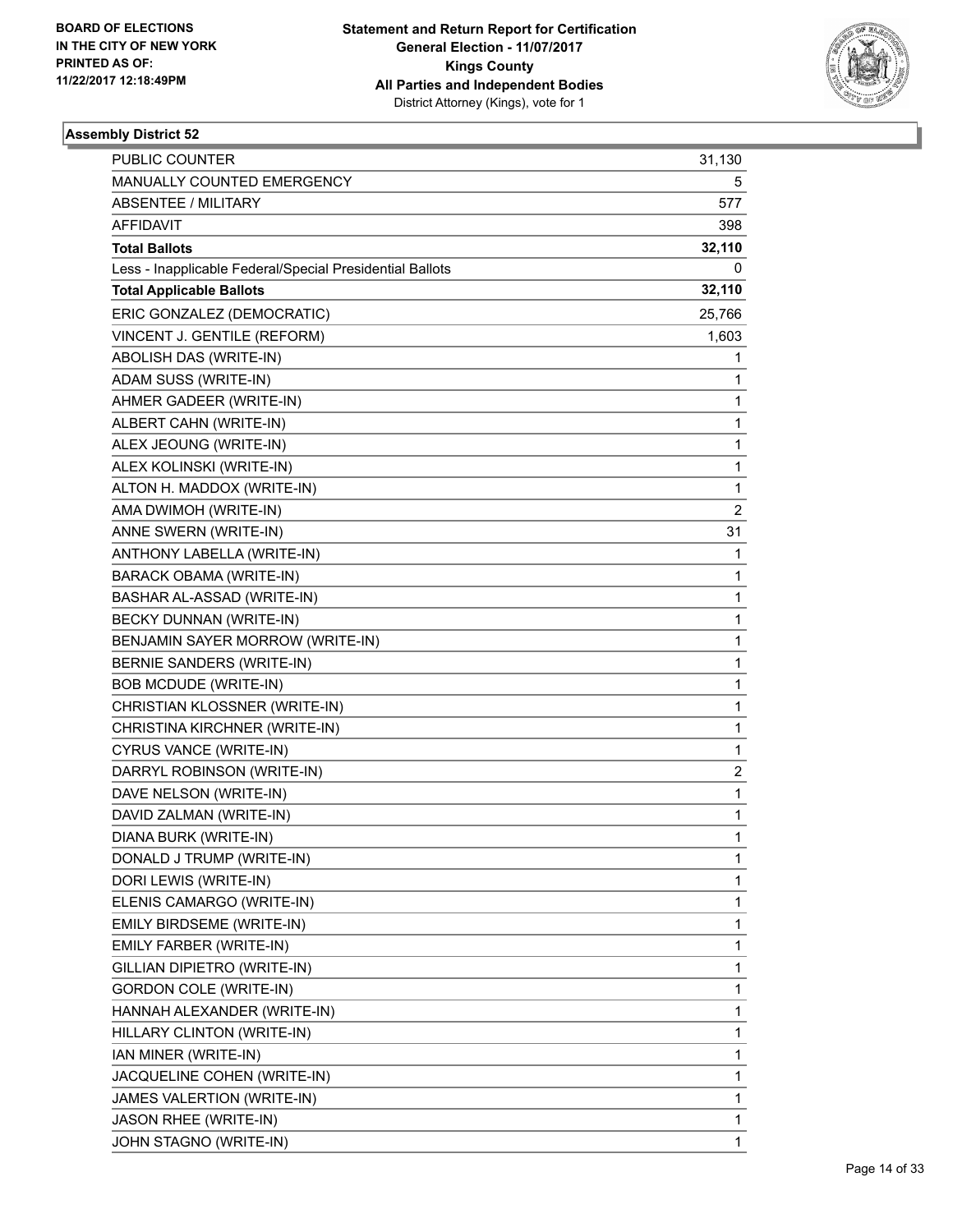

| JOHN TUCCIARONE (WRITE-IN)         | 1            |
|------------------------------------|--------------|
| JUAN GONZALEZ (WRITE-IN)           | 1            |
| M. J. K WILLIAMS (WRITE-IN)        | 1            |
| MARC FLIEDNER (WRITE-IN)           | 115          |
| MARIA PARKS (WRITE-IN)             | 1            |
| MAUDE LEBOWSKI (WRITE-IN)          | 1            |
| MAX RICH -MELISSINOS (WRITE-IN)    | 1            |
| MICHAEL KALT (WRITE-IN)            | 1            |
| MICHAEL MUSCA (WRITE-IN)           | 1            |
| MONK FLAIDER (WRITE-IN)            | 1            |
| NICOLE S. JUNIOR (WRITE-IN)        | 1            |
| NOAH ADAMS (WRITE-IN)              | 1            |
| OVALDO OYALA (WRITE-IN)            | 1            |
| PETER A. THOMAS (WRITE-IN)         | $\mathbf{1}$ |
| RUDOLPH GIULIANI (WRITE-IN)        | 2            |
| RUFUS BURNES HEATH (WRITE-IN)      | 1            |
| SAM WATERSTON (WRITE-IN)           | $\mathbf{1}$ |
| STEVE WOZNIAK (WRITE-IN)           | 1            |
| STEVEN E. SHOVERS (WRITE-IN)       | 1            |
| TRACY MACLOWE (WRITE-IN)           | 1            |
| UNATTRIBUTABLE WRITE-IN (WRITE-IN) | 29           |
| VITO BRUNO (WRITE-IN)              | 1            |
| WUMBO BEARDEN (WRITE-IN)           | 1            |
| XAVI LIEEUNG (WRITE-IN)            | 1            |
| ZHUDJHARN ROLLO (WRITE-IN)         | 1            |
| <b>Total Votes</b>                 | 27,606       |
| Unrecorded                         | 4.504        |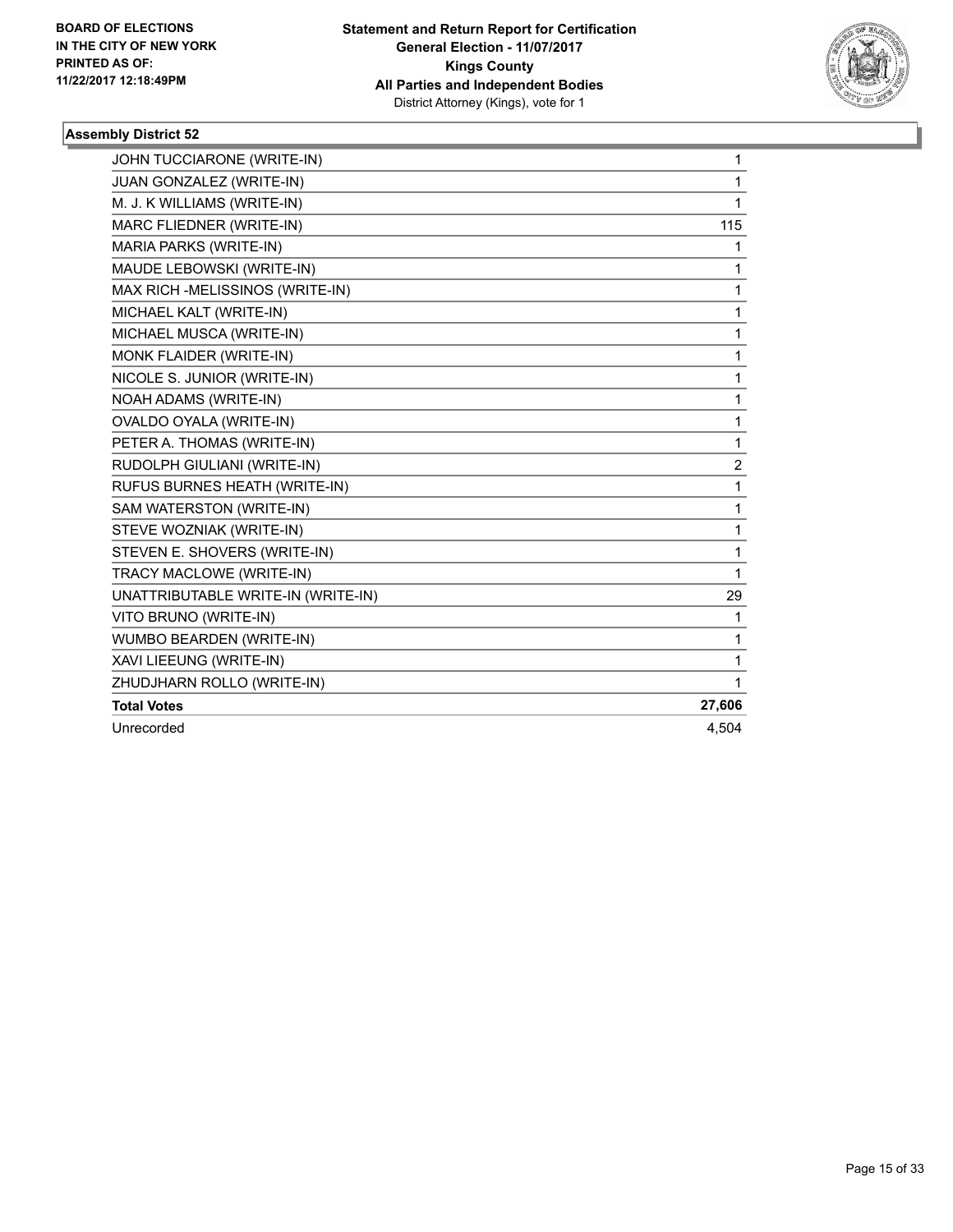

| <b>PUBLIC COUNTER</b>                                    | 13,908       |
|----------------------------------------------------------|--------------|
| <b>MANUALLY COUNTED EMERGENCY</b>                        | 11           |
| ABSENTEE / MILITARY                                      | 114          |
| <b>AFFIDAVIT</b>                                         | 212          |
| <b>Total Ballots</b>                                     | 14,245       |
| Less - Inapplicable Federal/Special Presidential Ballots | 0            |
| <b>Total Applicable Ballots</b>                          | 14,245       |
| ERIC GONZALEZ (DEMOCRATIC)                               | 11,322       |
| VINCENT J. GENTILE (REFORM)                              | 527          |
| ALEXANDER MARTONE (WRITE-IN)                             | 1            |
| AMA DWIMOH (WRITE-IN)                                    | 1            |
| ANNE SWERN (WRITE-IN)                                    | 3            |
| CAROL LIPTON (WRITE-IN)                                  | $\mathbf{1}$ |
| DONALD J TRUMP (WRITE-IN)                                | 1            |
| FRANCESCA CUTRONE (WRITE-IN)                             | 1            |
| FRANK GENTILE (WRITE-IN)                                 | 1            |
| JANDS DEV MORTON (WRITE-IN)                              | 1            |
| JEFFREY DUNN RONNELL (WRITE-IN)                          | 1            |
| JOHN CENA (WRITE-IN)                                     | 1            |
| LAURIE CUMBO (WRITE-IN)                                  | 1            |
| LIAM D. RAY (WRITE-IN)                                   | $\mathbf{1}$ |
| MARC FLIEDNER (WRITE-IN)                                 | 83           |
| NICK HANAUER (WRITE-IN)                                  | 1            |
| NICK MULLEN (WRITE-IN)                                   | 1            |
| <b>OMAR KAZMI (WRITE-IN)</b>                             | 1            |
| PETER GLEASON (WRITE-IN)                                 | 2            |
| UNATTRIBUTABLE WRITE-IN (WRITE-IN)                       | 13           |
| UNCOUNTED WRITE-IN PER STATUTE (WRITE-IN)                | 1            |
| <b>Total Votes</b>                                       | 11,965       |
| Unrecorded                                               | 2,280        |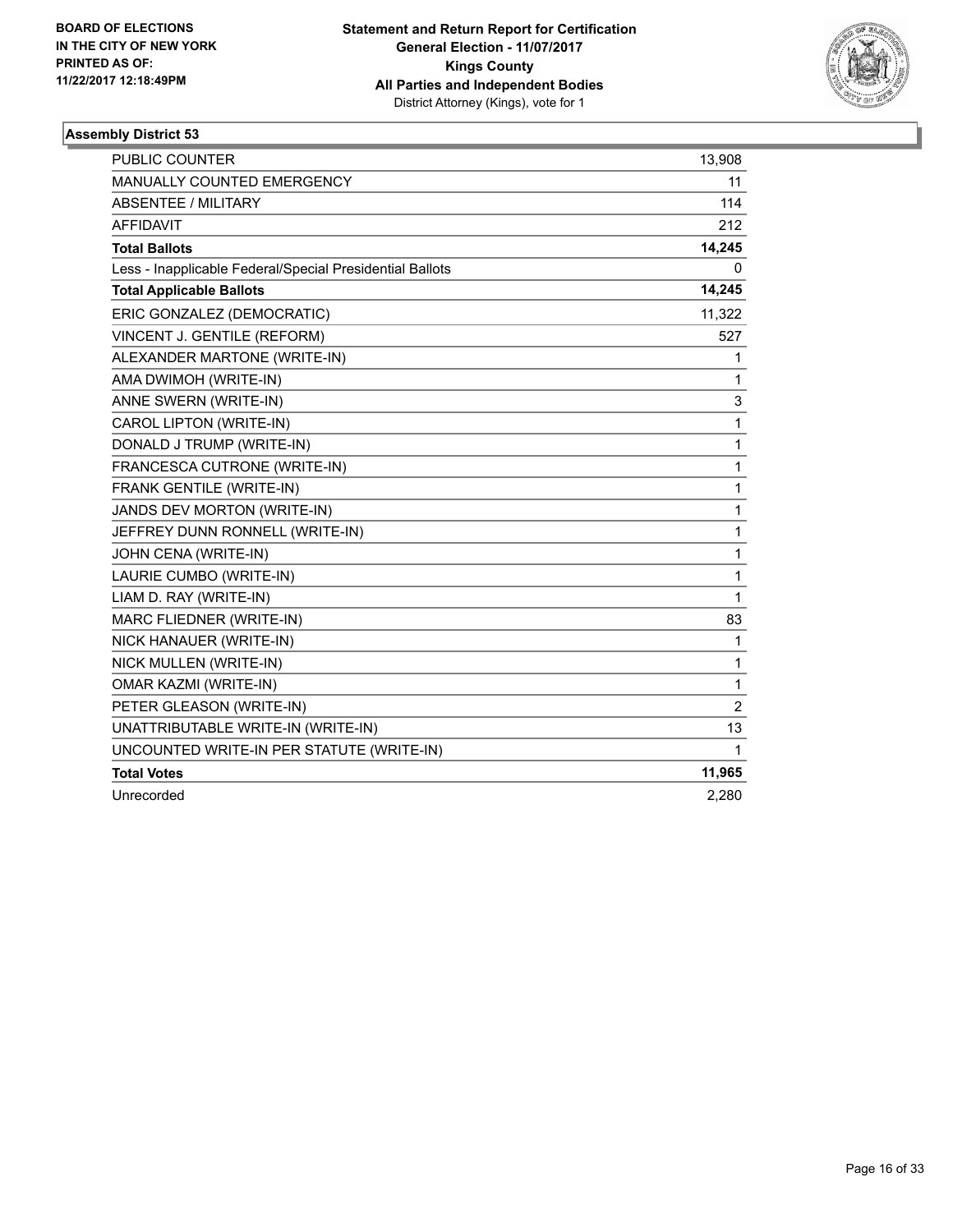

| <b>PUBLIC COUNTER</b>                                    | 10,537 |
|----------------------------------------------------------|--------|
| <b>MANUALLY COUNTED EMERGENCY</b>                        | 0      |
| <b>ABSENTEE / MILITARY</b>                               | 113    |
| <b>AFFIDAVIT</b>                                         | 162    |
| <b>Total Ballots</b>                                     | 10,812 |
| Less - Inapplicable Federal/Special Presidential Ballots | 0      |
| <b>Total Applicable Ballots</b>                          | 10,812 |
| ERIC GONZALEZ (DEMOCRATIC)                               | 9,185  |
| VINCENT J. GENTILE (REFORM)                              | 314    |
| ANNE SWERN (WRITE-IN)                                    | 1      |
| JOSEPH THOMAS (WRITE-IN)                                 | 1      |
| MARC FLIEDNER (WRITE-IN)                                 | 25     |
| NICK DAKA (WRITE-IN)                                     | 1      |
| RITA PASARELL (WRITE-IN)                                 | 1      |
| SEAN DUVAN PRICE (WRITE-IN)                              | 1      |
| TALIB KWELI (WRITE-IN)                                   | 1      |
| UNATTRIBUTABLE WRITE-IN (WRITE-IN)                       | 4      |
| <b>Total Votes</b>                                       | 9,534  |
| Unrecorded                                               | 1,278  |

| <b>PUBLIC COUNTER</b>                                    | 14,377 |
|----------------------------------------------------------|--------|
| <b>MANUALLY COUNTED EMERGENCY</b>                        | 6      |
| ABSENTEE / MILITARY                                      | 233    |
| <b>AFFIDAVIT</b>                                         | 257    |
| <b>Total Ballots</b>                                     | 14,873 |
| Less - Inapplicable Federal/Special Presidential Ballots | 0      |
| <b>Total Applicable Ballots</b>                          | 14,873 |
| ERIC GONZALEZ (DEMOCRATIC)                               | 12,348 |
| VINCENT J. GENTILE (REFORM)                              | 281    |
| BARACK OBAMA (WRITE-IN)                                  | 1      |
| CHERYL BOWDON (WRITE-IN)                                 | 1      |
| MARC FLIEDNER (WRITE-IN)                                 | 13     |
| PREET BHARARA (WRITE-IN)                                 | 1      |
| UNATTRIBUTABLE WRITE-IN (WRITE-IN)                       | 8      |
| <b>Total Votes</b>                                       | 12,653 |
| Unrecorded                                               | 2,220  |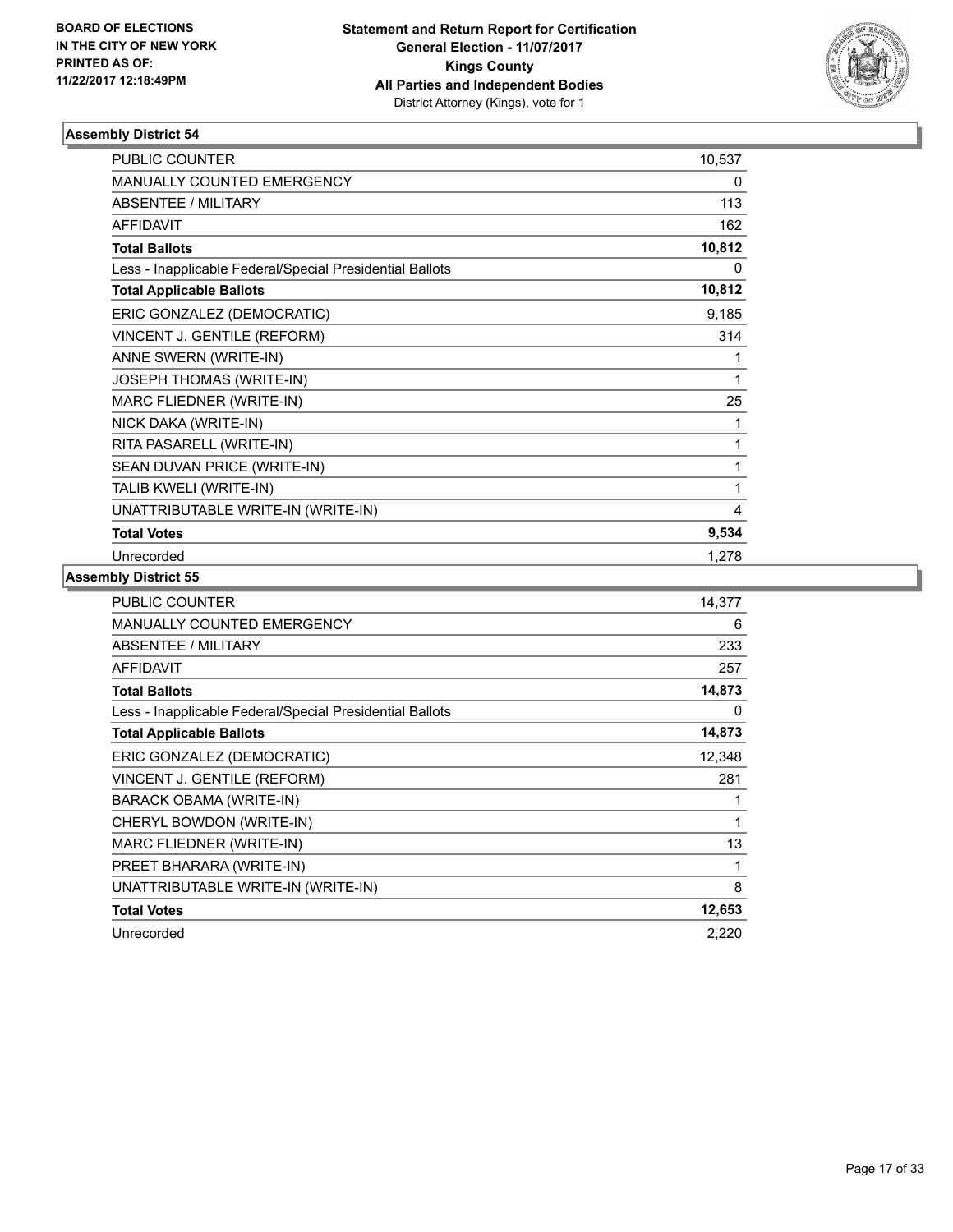

| PUBLIC COUNTER                                           | 18,984 |
|----------------------------------------------------------|--------|
| MANUALLY COUNTED EMERGENCY                               | 6      |
| ABSENTEE / MILITARY                                      | 323    |
| <b>AFFIDAVIT</b>                                         | 332    |
| <b>Total Ballots</b>                                     | 19,645 |
| Less - Inapplicable Federal/Special Presidential Ballots | 0      |
| <b>Total Applicable Ballots</b>                          | 19,645 |
| ERIC GONZALEZ (DEMOCRATIC)                               | 17,179 |
| VINCENT J. GENTILE (REFORM)                              | 424    |
| AKEEM BROWDER (WRITE-IN)                                 | 1      |
| AMA DWIMOH (WRITE-IN)                                    | 3      |
| ANDREW SONPEN (WRITE-IN)                                 | 1      |
| ANNE SWERN (WRITE-IN)                                    | 8      |
| ANTONIO REYNOSO (WRITE-IN)                               | 1      |
| BEN J. HILLERMAN (WRITE-IN)                              | 1      |
| CASEY CAYKO (WRITE-IN)                                   | 1      |
| CHELSEA MANNING (WRITE-IN)                               | 1      |
| CHRIS DOYLE (WRITE-IN)                                   | 1      |
| CLAIRE BROWN (WRITE-IN)                                  | 1      |
| CONNOR KREEFT (WRITE-IN)                                 | 1      |
| DAVID REISS (WRITE-IN)                                   | 1      |
| DUNCAN GRANT (WRITE-IN)                                  | 1      |
| ELIZA SAMPSON (WRITE-IN)                                 | 1      |
| ERIC ADAMS (WRITE-IN)                                    | 1      |
| FREDERICK DOMS (WRITE-IN)                                | 1      |
| HENRY SERRANO (WRITE-IN)                                 | 1      |
| JAMES PREIMSBEGER (WRITE-IN)                             | 1      |
| JOSEPH JOYNER JR (WRITE-IN)                              | 1      |
| KARI PARKS (WRITE-IN)                                    | 1      |
| KHADER EL-YATEEM (WRITE-IN)                              | 1      |
| LUKE SHRAM (WRITE-IN)                                    | 1      |
| MARC FLIEDNER (WRITE-IN)                                 | 61     |
| MARTIN HENRY (WRITE-IN)                                  | 1      |
| MAUK FLIEDNER (WRITE-IN)                                 | 1      |
| MICHAEL SCOTT JR. (WRITE-IN)                             | 1      |
| MICHELLE ALEXANDER (WRITE-IN)                            | 1      |
| NADJWA NORTON (WRITE-IN)                                 | 1      |
| PATRICIA GATLING (WRITE-IN)                              | 2      |
| PREET BHARARA (WRITE-IN)                                 | 1      |
| RICK JONES (WRITE-IN)                                    | 2      |
| STEPHEN T. LEVIN (WRITE-IN)                              | 1      |
| UNATTRIBUTABLE WRITE-IN (WRITE-IN)                       | 10     |
| UNCOUNTED WRITE-IN PER STATUTE (WRITE-IN)                | 1      |
| <b>Total Votes</b>                                       | 17,717 |
| Unrecorded                                               | 1,928  |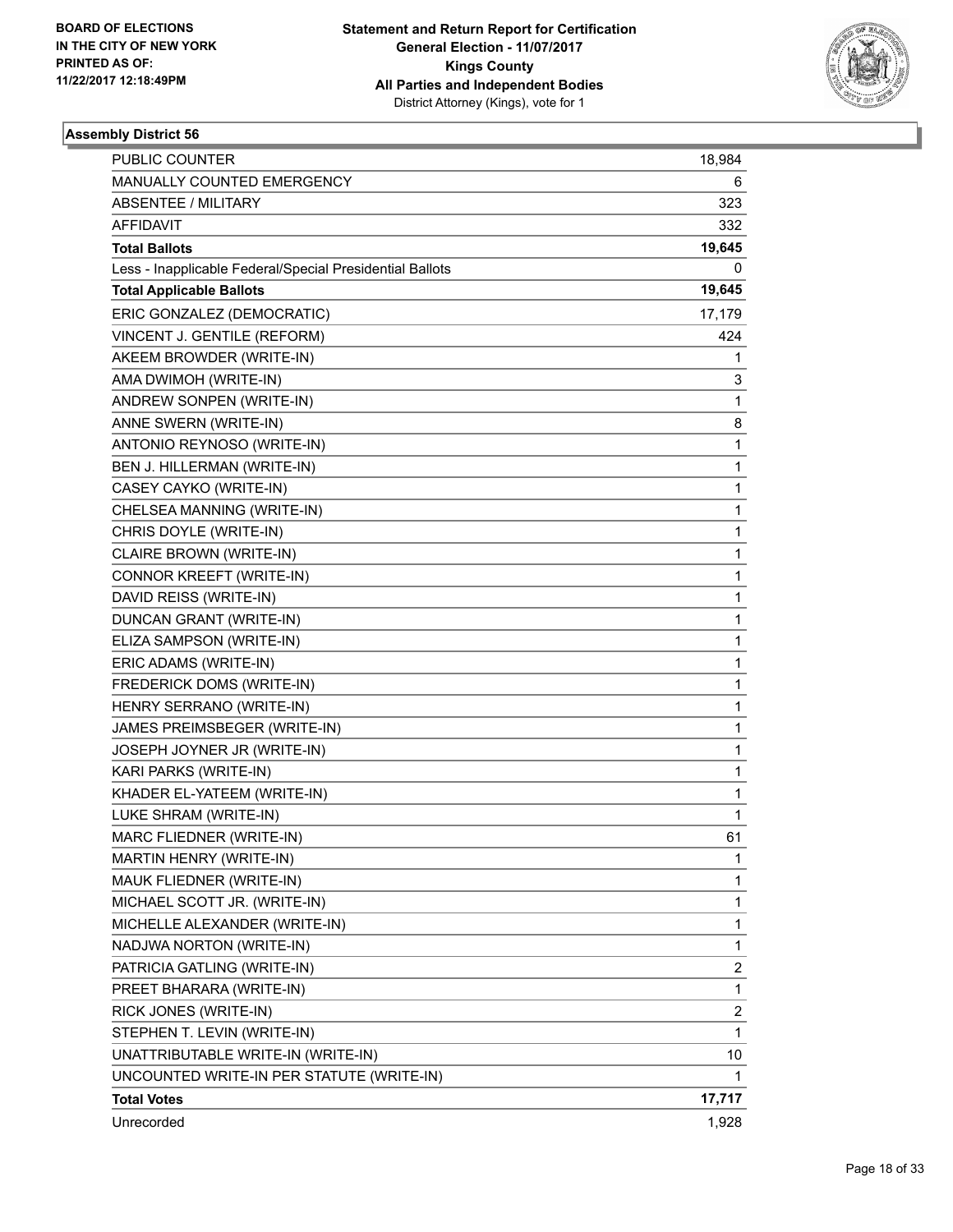

| PUBLIC COUNTER                                           | 27,704                  |
|----------------------------------------------------------|-------------------------|
| MANUALLY COUNTED EMERGENCY                               | 0                       |
| <b>ABSENTEE / MILITARY</b>                               | 514                     |
| AFFIDAVIT                                                | 433                     |
| <b>Total Ballots</b>                                     | 28,651                  |
| Less - Inapplicable Federal/Special Presidential Ballots | 0                       |
| <b>Total Applicable Ballots</b>                          | 28,651                  |
| ERIC GONZALEZ (DEMOCRATIC)                               | 22,677                  |
| VINCENT J. GENTILE (REFORM)                              | 704                     |
| AMA DWIMOH (WRITE-IN)                                    | 7                       |
| ANNE SWERN (WRITE-IN)                                    | 14                      |
| BERNIE SANDERS (WRITE-IN)                                | 1                       |
| CHARLES HYNES (WRITE-IN)                                 | $\mathbf{1}$            |
| CHE BRUNO (WRITE-IN)                                     | 1                       |
| CHRISTINE PARKER (WRITE-IN)                              | $\overline{\mathbf{c}}$ |
| CLAYTON NIESS (WRITE-IN)                                 | 1                       |
| COLIN J. STEELE (WRITE-IN)                               | 1                       |
| DEAN SPADE (WRITE-IN)                                    | 1                       |
| ELKA F. KUPCZYK (WRITE-IN)                               | 1                       |
| EMILY DEAN (WRITE-IN)                                    | 1                       |
| HOLLY SEELIOOR (WRITE-IN)                                | 1                       |
| JABARI BRISPORT (WRITE-IN)                               | 1                       |
| JANOS MARTON (WRITE-IN)                                  | 1                       |
| JOE PATARE (WRITE-IN)                                    | 1                       |
| JOEL D ZELKOWITZ (WRITE-IN)                              | 1                       |
| JOHATHAN BLAKE JAMES (WRITE-IN)                          | 1                       |
| JOHN MCLAUGHLIN (WRITE-IN)                               | 1                       |
| JOHN SMITH (WRITE-IN)                                    | 1                       |
| JOSHUA WEISSKOLPF (WRITE-IN)                             | 1                       |
| JUDITH GOLDINER (WRITE-IN)                               | 1                       |
| <b>KRYSTYN TENDY (WRITE-IN)</b>                          | $\mathbf{1}$            |
| LARRY DAVID (WRITE-IN)                                   | 1                       |
| LARRY KRASNER (WRITE-IN)                                 | 1                       |
| LAURIE CUMBO (WRITE-IN)                                  | 1                       |
| LUMUMBA BANDELE (WRITE-IN)                               | 1                       |
| MARC FLIEDNER (WRITE-IN)                                 | 133                     |
| MAURICE ALEXANDER (WRITE-IN)                             | 1                       |
| MILES E. KENYON (WRITE-IN)                               | 1                       |
| MOLLY WASHAM (WRITE-IN)                                  | 1                       |
| PAT MITCHEL (WRITE-IN)                                   | 1                       |
| PATRICIA GATLING (WRITE-IN)                              | 4                       |
| PREM SETNO (WRITE-IN)                                    | 1                       |
| ROBERT SALLIS (WRITE-IN)                                 | 1                       |
| ROBIN BAKER (WRITE-IN)                                   | 1                       |
| ROTYN MAR (WRITE-IN)                                     | 1                       |
| TRIPP RHODES (WRITE-IN)                                  | 1                       |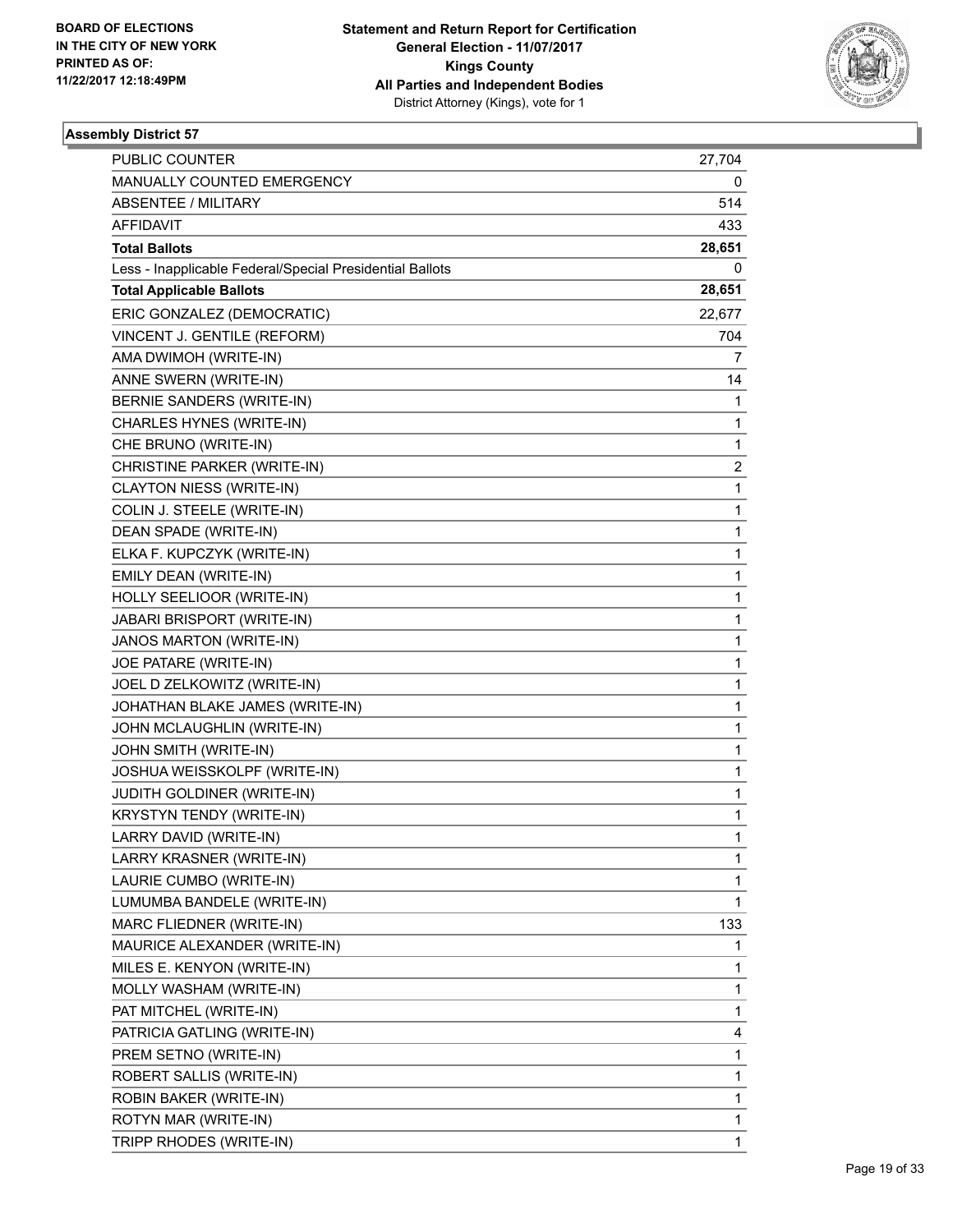

| UNATTRIBUTABLE WRITE-IN (WRITE-IN)        | 23     |
|-------------------------------------------|--------|
| UNCOUNTED WRITE-IN PER STATUTE (WRITE-IN) |        |
| VIRGINIA PIKE (WRITE-IN)                  |        |
| <b>Total Votes</b>                        | 23.599 |
| Unrecorded                                | 5.052  |
|                                           |        |

| <b>PUBLIC COUNTER</b>                                    | 18,991 |
|----------------------------------------------------------|--------|
| <b>MANUALLY COUNTED EMERGENCY</b>                        | 0      |
| ABSENTEE / MILITARY                                      | 373    |
| <b>AFFIDAVIT</b>                                         | 143    |
| <b>Total Ballots</b>                                     | 19,507 |
| Less - Inapplicable Federal/Special Presidential Ballots | 0      |
| <b>Total Applicable Ballots</b>                          | 19,507 |
| ERIC GONZALEZ (DEMOCRATIC)                               | 16,592 |
| VINCENT J. GENTILE (REFORM)                              | 314    |
| DWIGHT KENWOOD (WRITE-IN)                                | 1      |
| INEZ D. BARRON (WRITE-IN)                                | 1      |
| JAINOOL RAMJOHN (WRITE-IN)                               | 1      |
| MARC FLIEDNER (WRITE-IN)                                 | 4      |
| RONALD HART (WRITE-IN)                                   | 1      |
| UNATTRIBUTABLE WRITE-IN (WRITE-IN)                       | 5      |
| <b>Total Votes</b>                                       | 16,919 |
| Unrecorded                                               | 2,588  |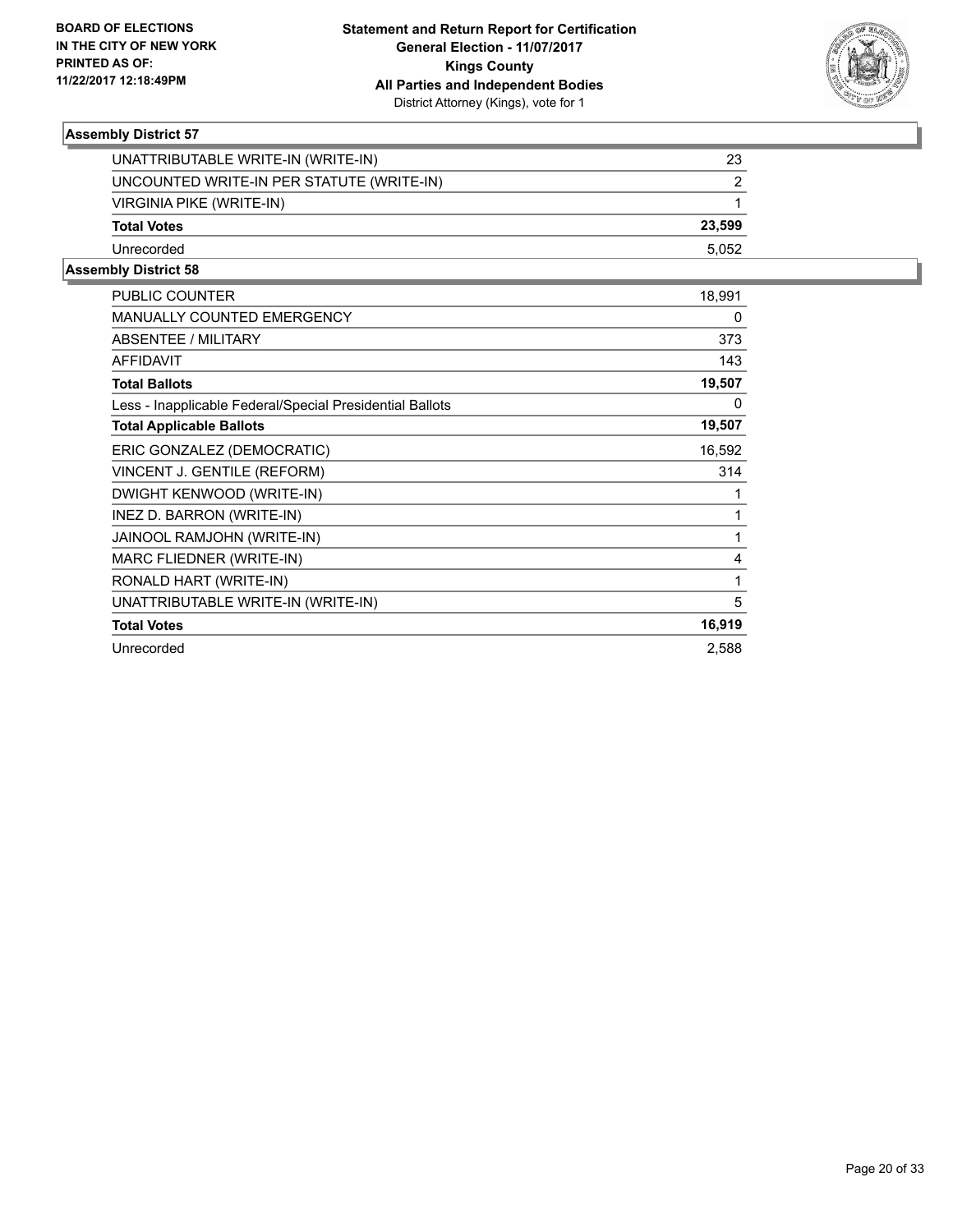

| <b>PUBLIC COUNTER</b>                                    | 21,088         |
|----------------------------------------------------------|----------------|
| MANUALLY COUNTED EMERGENCY                               | 0              |
| <b>ABSENTEE / MILITARY</b>                               | 315            |
| <b>AFFIDAVIT</b>                                         | 195            |
| <b>Total Ballots</b>                                     | 21,598         |
| Less - Inapplicable Federal/Special Presidential Ballots | 0              |
| <b>Total Applicable Ballots</b>                          | 21,598         |
| ERIC GONZALEZ (DEMOCRATIC)                               | 14,724         |
| VINCENT J. GENTILE (REFORM)                              | 2,781          |
| ANNA DAMATO (WRITE-IN)                                   | 1              |
| ARIEL BANKHEAD (WRITE-IN)                                | $\overline{2}$ |
| DAVID WRIGHT (WRITE-IN)                                  | $\mathbf{1}$   |
| ERNEST NASPRETTIN (WRITE-IN)                             | $\mathbf 1$    |
| HOWARD STERN (WRITE-IN)                                  | 1              |
| JENNIE STATMAN (WRITE-IN)                                | 1              |
| JOHN SCAUSE (WRITE-IN)                                   | 1              |
| JUNE JONG (WRITE-IN)                                     | $\mathbf{1}$   |
| KRISTAN KROBER (WRITE-IN)                                | $\mathbf{1}$   |
| MARC FLIEDNER (WRITE-IN)                                 | 1              |
| NICHOLAS LAMBERTO (WRITE-IN)                             | 1              |
| NICOLE MALLIOTAKIS (WRITE-IN)                            | $\mathbf{1}$   |
| PATRICK DOHERTY (WRITE-IN)                               | $\mathbf{1}$   |
| PAUL MOSES (WRITE-IN)                                    | 1              |
| PAUL VAVGEN (WRITE-IN)                                   | 1              |
| PAUL VICINO (WRITE-IN)                                   | 1              |
| PETER LOMBARDI (WRITE-IN)                                | 1              |
| TALECE Y. HUNTER (WRITE-IN)                              | $\mathbf{1}$   |
| UNATTRIBUTABLE WRITE-IN (WRITE-IN)                       | 10             |
| WALTER BLACK (WRITE-IN)                                  | 1              |
| <b>Total Votes</b>                                       | 17,535         |
| Unrecorded                                               | 4,063          |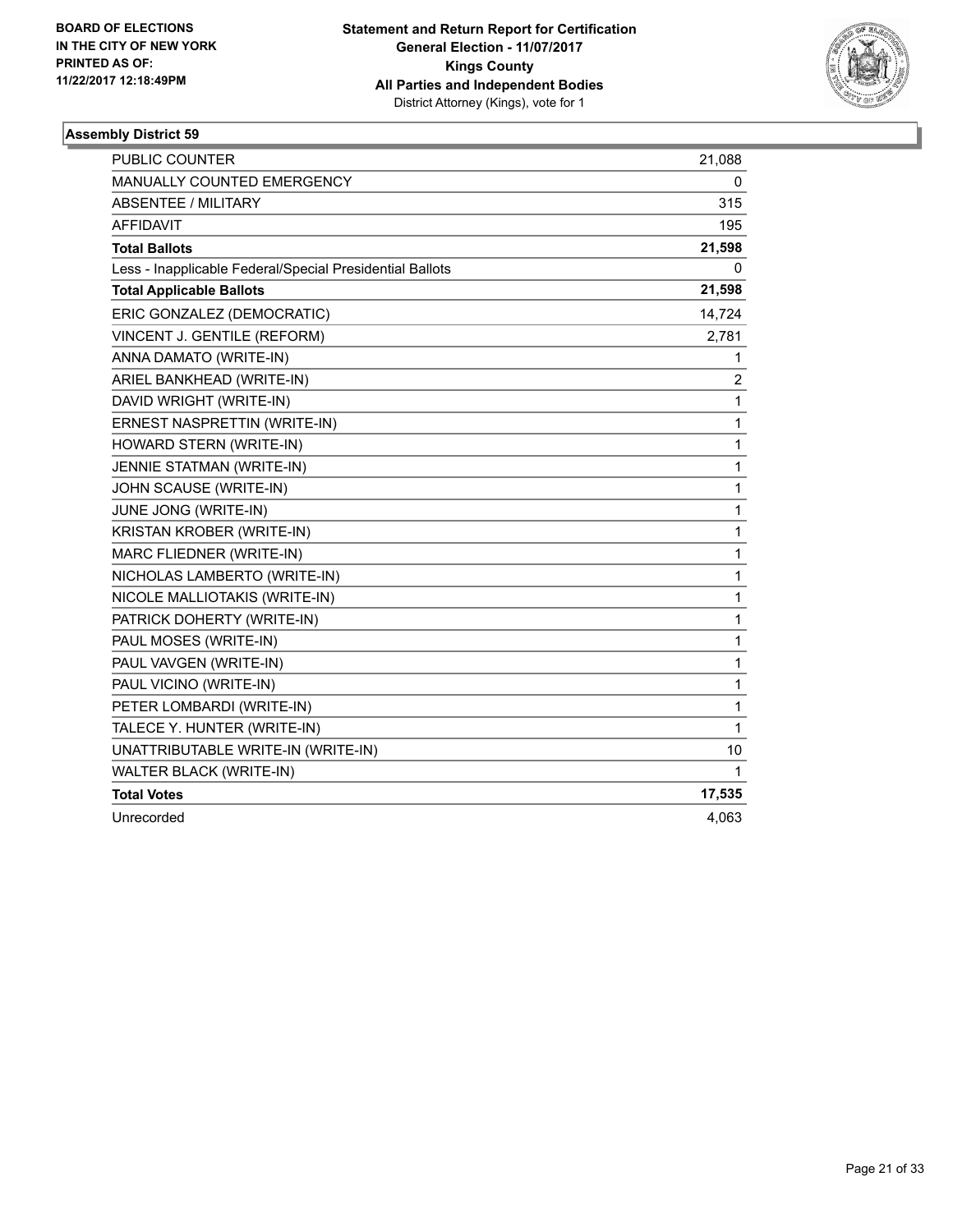

| PUBLIC COUNTER                                           | 16,844 |
|----------------------------------------------------------|--------|
| <b>MANUALLY COUNTED EMERGENCY</b>                        | 0      |
| <b>ABSENTEE / MILITARY</b>                               | 226    |
| <b>AFFIDAVIT</b>                                         | 193    |
| <b>Total Ballots</b>                                     | 17,263 |
| Less - Inapplicable Federal/Special Presidential Ballots | 0      |
| <b>Total Applicable Ballots</b>                          | 17,263 |
| ERIC GONZALEZ (DEMOCRATIC)                               | 15,041 |
| VINCENT J. GENTILE (REFORM)                              | 280    |
| ALTON MADDOX (WRITE-IN)                                  | 1      |
| ALTON MADDOX, JR. (WRITE-IN)                             | 1      |
| ANTHONY LYNCH (WRITE-IN)                                 |        |
| DAVID W. LARRIER (WRITE-IN)                              | 1      |
| KIRK OLIVER (WRITE-IN)                                   | 1      |
| MALAIKA JABALI (WRITE-IN)                                | 1      |
| ROBERT LEIBOWITZ (WRITE-IN)                              | 1      |
| UNATTRIBUTABLE WRITE-IN (WRITE-IN)                       | 5      |
| UNCOUNTED WRITE-IN PER STATUTE (WRITE-IN)                | 1      |
| <b>Total Votes</b>                                       | 15,334 |
| Unrecorded                                               | 1,929  |

| <b>PUBLIC COUNTER</b>                                    | 5,936          |
|----------------------------------------------------------|----------------|
| MANUALLY COUNTED EMERGENCY                               | $\mathbf{0}$   |
| <b>ABSENTEE / MILITARY</b>                               | 136            |
| <b>AFFIDAVIT</b>                                         | 55             |
| <b>Total Ballots</b>                                     | 6,127          |
| Less - Inapplicable Federal/Special Presidential Ballots | 0              |
| <b>Total Applicable Ballots</b>                          | 6,127          |
| ERIC GONZALEZ (DEMOCRATIC)                               | 2,552          |
| VINCENT J. GENTILE (REFORM)                              | 2.082          |
| ABE GEORGE (WRITE-IN)                                    | 1              |
| ALEXANDER HAMILTON (WRITE-IN)                            | $\overline{2}$ |
| ANNE SWERN (WRITE-IN)                                    | $\overline{c}$ |
| BILL DE BLASIO (WRITE-IN)                                | 1              |
| CAROLE AYDELS (WRITE-IN)                                 | 1              |
| CHRISTINE SISTO (WRITE-IN)                               | 1              |
| JOE HINES (WRITE-IN)                                     | 1              |
| MARC FLIEDNER (WRITE-IN)                                 | $\overline{7}$ |
| MATT DEMIC (WRITE-IN)                                    | 1              |
| MICHAEL GREBER (WRITE-IN)                                | 1              |
| PREET BHARARA (WRITE-IN)                                 | 1              |
| UNATTRIBUTABLE WRITE-IN (WRITE-IN)                       | 8              |
| <b>Total Votes</b>                                       | 4,661          |
| Unrecorded                                               | 1,466          |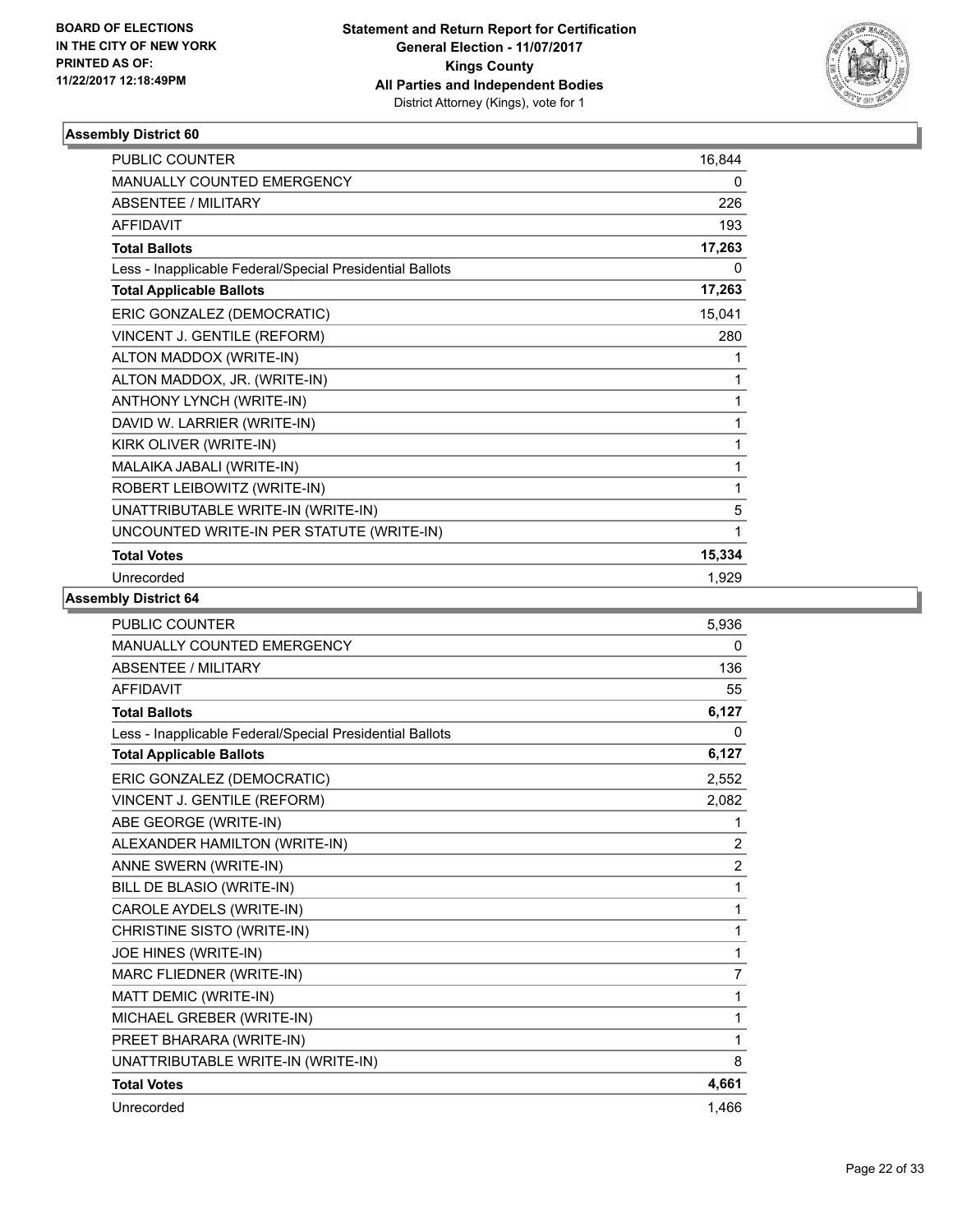

| PUBLIC COUNTER                                           | 347,550        |
|----------------------------------------------------------|----------------|
| MANUALLY COUNTED EMERGENCY                               | 95             |
| <b>ABSENTEE / MILITARY</b>                               | 6,267          |
| AFFIDAVIT                                                | 4,173          |
| <b>Total Ballots</b>                                     | 358,085        |
| Less - Inapplicable Federal/Special Presidential Ballots | 0              |
| <b>Total Applicable Ballots</b>                          | 358,085        |
| ERIC GONZALEZ (DEMOCRATIC)                               | 255,619        |
| VINCENT J. GENTILE (REFORM)                              | 31,322         |
| AARON RICHARD GOLUB (WRITE-IN)                           | 1              |
| ABE GEORGE (WRITE-IN)                                    | 1              |
| ABOLISH DAS (WRITE-IN)                                   | 1              |
| ADAM SUSS (WRITE-IN)                                     | 1              |
| ADELE ABRAMCZYK (WRITE-IN)                               | 1              |
| ADELE COHEN (WRITE-IN)                                   | 1              |
| AHMER GADEER (WRITE-IN)                                  | 1              |
| AKAI GURLEY (WRITE-IN)                                   | 1              |
| AKEEM BROWDER (WRITE-IN)                                 | 1              |
| AL SHARPTON (WRITE-IN)                                   | 1              |
| ALAN ELLMAN (WRITE-IN)                                   | 1              |
| ALBERT CAHN (WRITE-IN)                                   | 1              |
| ALEC WHITE (WRITE-IN)                                    | 1              |
| ALEX JEOUNG (WRITE-IN)                                   | 1              |
| ALEX KOLINSKI (WRITE-IN)                                 | 1              |
| ALEXANDER HAMILTON (WRITE-IN)                            | $\overline{c}$ |
| ALEXANDER MARTONE (WRITE-IN)                             | 1              |
| ALEXE CHARKS (WRITE-IN)                                  | 1              |
| ALTON H. MADDOX (WRITE-IN)                               | 1              |
| ALTON MADDOX (WRITE-IN)                                  | 1              |
| ALTON MADDOX, JR. (WRITE-IN)                             | 1              |
| ALVIN BRAGG (WRITE-IN)                                   | 1              |
| AMA DWIMOH (WRITE-IN)                                    | 22             |
| AMARA FELICE (WRITE-IN)                                  | 1              |
| AMRON GREENFELD (WRITE-IN)                               | 1              |
| AMY ROSE SPIEGEL (WRITE-IN)                              | 1              |
| ANDREW SONPEN (WRITE-IN)                                 | 1              |
| ANNA DAMATO (WRITE-IN)                                   | 1              |
| ANNA VICTORIA (WRITE-IN)                                 | 1              |
| ANNE SWERN (WRITE-IN)                                    | 89             |
| ANNETTE GOLDBERG (WRITE-IN)                              | 1              |
| ANTHONY BENNE (WRITE-IN)                                 | 1              |
| ANTHONY LABELLA (WRITE-IN)                               | 1              |
| ANTHONY LIAO (WRITE-IN)                                  | 1              |
| ANTHONY LYNCH (WRITE-IN)                                 | 1              |
| ANTHONY NAZOROSS (WRITE-IN)                              | 1              |
| ANTHONY WIENER (WRITE-IN)                                | 1              |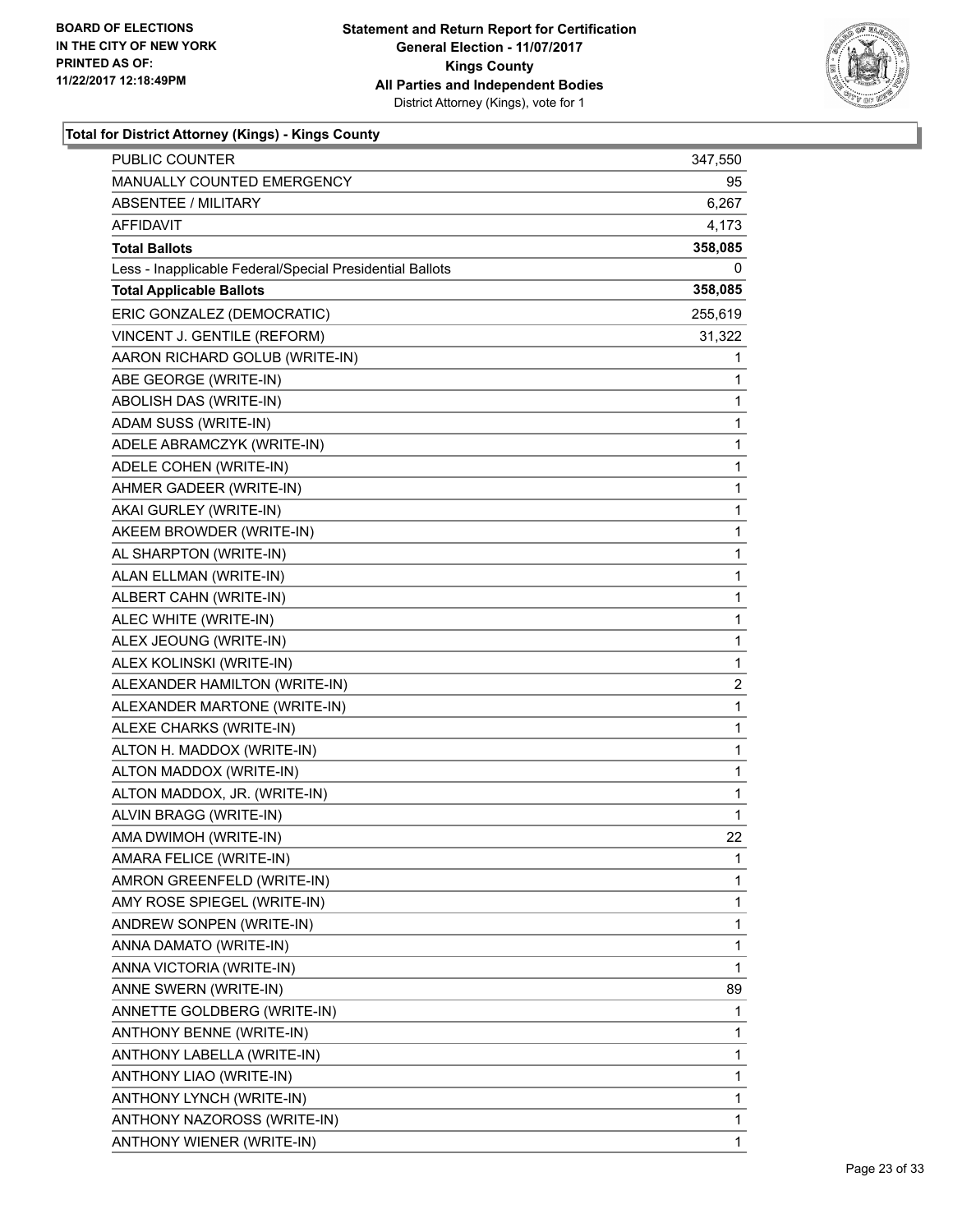

| ANTONIO REYNOSO (WRITE-IN)       | 2              |
|----------------------------------|----------------|
| ARIEL BANKHEAD (WRITE-IN)        | $\overline{c}$ |
| ARMOND WHITE (WRITE-IN)          | 1              |
| ARTHUR KATZ (WRITE-IN)           | 2              |
| <b>ASHER KLIEN (WRITE-IN)</b>    | 1              |
| ASTON DEGATA (WRITE-IN)          | 1              |
| ATHENA GULICK (WRITE-IN)         | 1              |
| AVI FOSTER ANDRES (WRITE-IN)     | 1              |
| BALIA LOCH (WRITE-IN)            | 1              |
| BARACK OBAMA (WRITE-IN)          | 2              |
| BARRY FISHMAN (WRITE-IN)         | 1              |
| BASHAR AL-ASSAD (WRITE-IN)       | 1              |
| BECKY DUNNAN (WRITE-IN)          | 1              |
| BEN J. HILLERMAN (WRITE-IN)      | 1              |
| BENJAMAN FUCHS (WRITE-IN)        | 1              |
| BENJAMIN SAYER MORROW (WRITE-IN) | 1              |
| BERLY FOSTER-AMDRES (WRITE-IN)   | 1              |
| BERNADETTE SEVTON (WRITE-IN)     | 1              |
| <b>BERNIE SANDERS (WRITE-IN)</b> | 6              |
| BILL BELARD (WRITE-IN)           | 1              |
| BILL DE BLASIO (WRITE-IN)        | 1              |
| BINIM LEU (WRITE-IN)             | 1              |
| BINYAMIN E. BODNE (WRITE-IN)     | 1              |
| <b>BO DIETL (WRITE-IN)</b>       | 3              |
| <b>BOB MCDUDE (WRITE-IN)</b>     | 1              |
| BORNADETTE DEVLIN (WRITE-IN)     | 1              |
| BRETTON BERMAN (WRITE-IN)        | 1              |
| BRIAN NOEL (WRITE-IN)            | 2              |
| <b>BRIAN ULRICH (WRITE-IN)</b>   | 1              |
| <b>BRUCE BARON (WRITE-IN)</b>    | 1              |
| CABE SAFF (WRITE-IN)             | 1              |
| CAMILLE DI MESSINA (WRITE-IN)    | 1              |
| CAREY BERSTEIN (WRITE-IN)        | 1              |
| CAROL LIPTON (WRITE-IN)          | 1              |
| CAROLE AYDELS (WRITE-IN)         | 1              |
| CASEY CAYKO (WRITE-IN)           | 1              |
| <b>CHAIM BISTRIT (WRITE-IN)</b>  | 1              |
| CHAIM DEUTSCH (WRITE-IN)         | 1              |
| CHAIM GOLDBERG (WRITE-IN)        | 1              |
| CHAIM SUMNER (WRITE-IN)          | 1              |
| CHAIN STEINNER (WRITE-IN)        | 1              |
| CHARLES HYNES (WRITE-IN)         | 1              |
| CHE BRUNO (WRITE-IN)             | 1              |
| CHELSEA MANNING (WRITE-IN)       | 1              |
| CHERYL BOWDON (WRITE-IN)         | 1              |
| CHRIS DOYLE (WRITE-IN)           | 1              |
|                                  |                |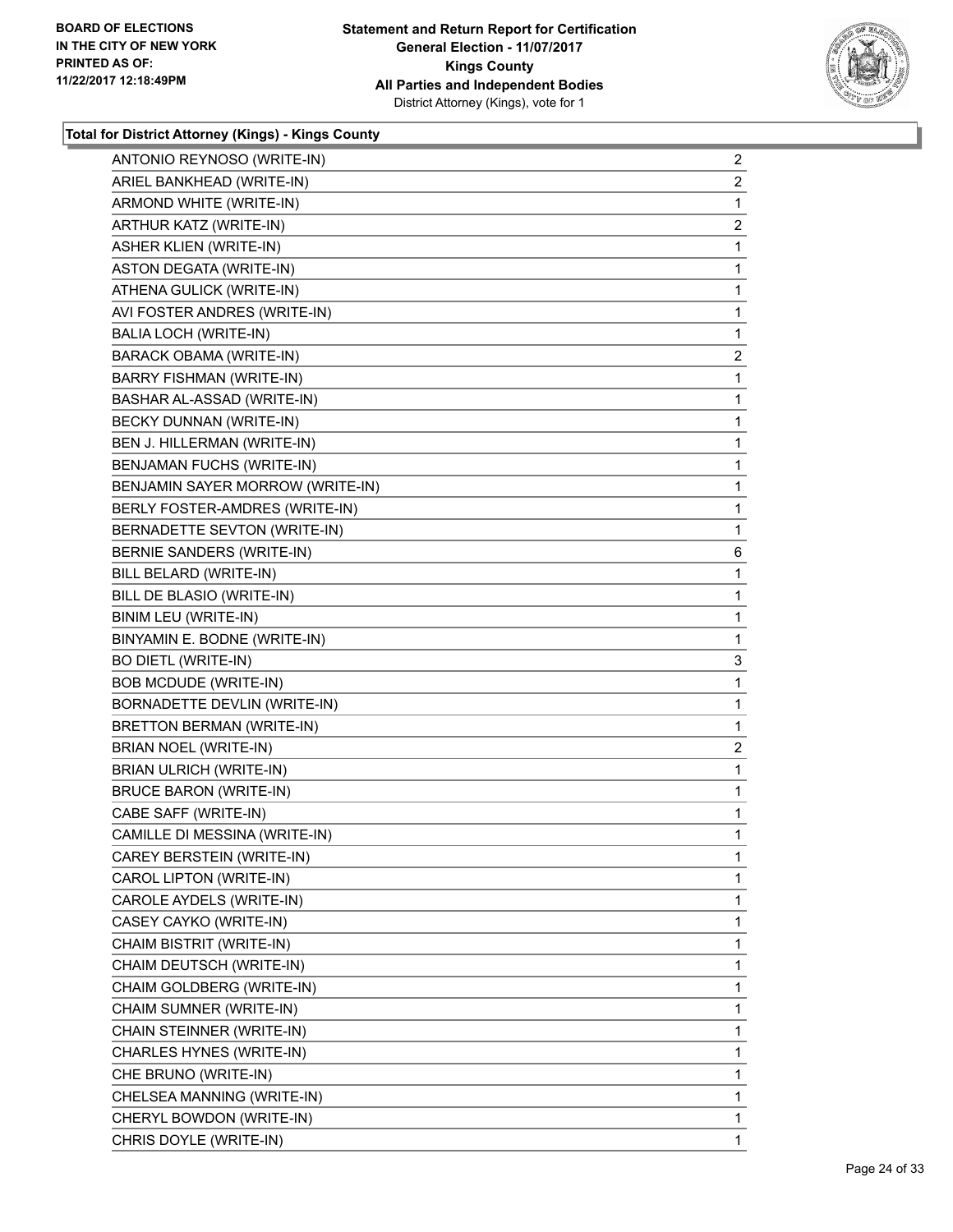

| CHRISTIAN KLOSSNER (WRITE-IN)      | 1            |
|------------------------------------|--------------|
| CHRISTINA BARRANCA (WRITE-IN)      | 1            |
| CHRISTINA KIRCHNER (WRITE-IN)      | 1            |
| CHRISTINE PARKER (WRITE-IN)        | 2            |
| CHRISTINE SISTO (WRITE-IN)         | 1            |
| CHRISTOPHER NEFF (WRITE-IN)        | 1            |
| CHRISTOS KAKOUROS (WRITE-IN)       | 1            |
| CIATTA Z BAYSAH (WRITE-IN)         | 1            |
| CLAIRE BROWN (WRITE-IN)            | 1            |
| CLAYTON NIESS (WRITE-IN)           | $\mathbf{1}$ |
| COLIN J. STEELE (WRITE-IN)         | 1            |
| CONNOR KREEFT (WRITE-IN)           | 1            |
| COREY SCHNIEDER (WRITE-IN)         | $\mathbf{1}$ |
| CRAIG EATON (WRITE-IN)             | 1            |
| CY FLIRDER (WRITE-IN)              | 1            |
| CYRUS VANCE (WRITE-IN)             | $\mathbf{1}$ |
| DAN BONANNO (WRITE-IN)             | 1            |
| DANIEL ALTER (WRITE-IN)            | 1            |
| DANIEL BONILLA (WRITE-IN)          | $\mathbf{1}$ |
| DARRYL ROBINSON (WRITE-IN)         | 2            |
| DAVE COLON (WRITE-IN)              | 2            |
| DAVE NELSON (WRITE-IN)             | 1            |
| DAVID HOLDER (WRITE-IN)            | 1            |
| DAVID J. MICHAELSON (WRITE-IN)     | 1            |
| DAVID REISS (WRITE-IN)             | 1            |
| DAVID RUBBENSTIN (WRITE-IN)        | 1            |
| DAVID TUBBS (WRITE-IN)             | 1            |
| DAVID W. LARRIER (WRITE-IN)        | $\mathbf{1}$ |
| DAVID WRIGHT (WRITE-IN)            | 1            |
| DAVID ZALMAN (WRITE-IN)            | 1            |
| DEAN SPADE (WRITE-IN)              | $\mathbf{1}$ |
| DEBRA GAUSE (WRITE-IN)             | 1            |
| DEIDE BRILL (WRITE-IN)             | 1            |
| DELRAWN SMALLS (WRITE-IN)          | $\mathbf{1}$ |
| DIANA BURK (WRITE-IN)              | 1            |
| DIANA SEREBRENIK (WRITE-IN)        | 1            |
| DONALD J TRUMP (WRITE-IN)          | 9            |
| DONALD J TRUMP JR (WRITE-IN)       | 1            |
| DONIA PIERSAINT (WRITE-IN)         | 1            |
| DONNA MOSSMAN (WRITE-IN)           | 1            |
| DORI LEWIS (WRITE-IN)              | 1            |
| DUNCAN GRANT (WRITE-IN)            | 1            |
| DUVID WEINBERGER (WRITE-IN)        | 2            |
| DWIGHT KENWOOD (WRITE-IN)          | 1            |
| EDWIN FRIAS (WRITE-IN)             | 1            |
| ELAINE SCHACK RODRIGUEZ (WRITE-IN) | 1            |
|                                    |              |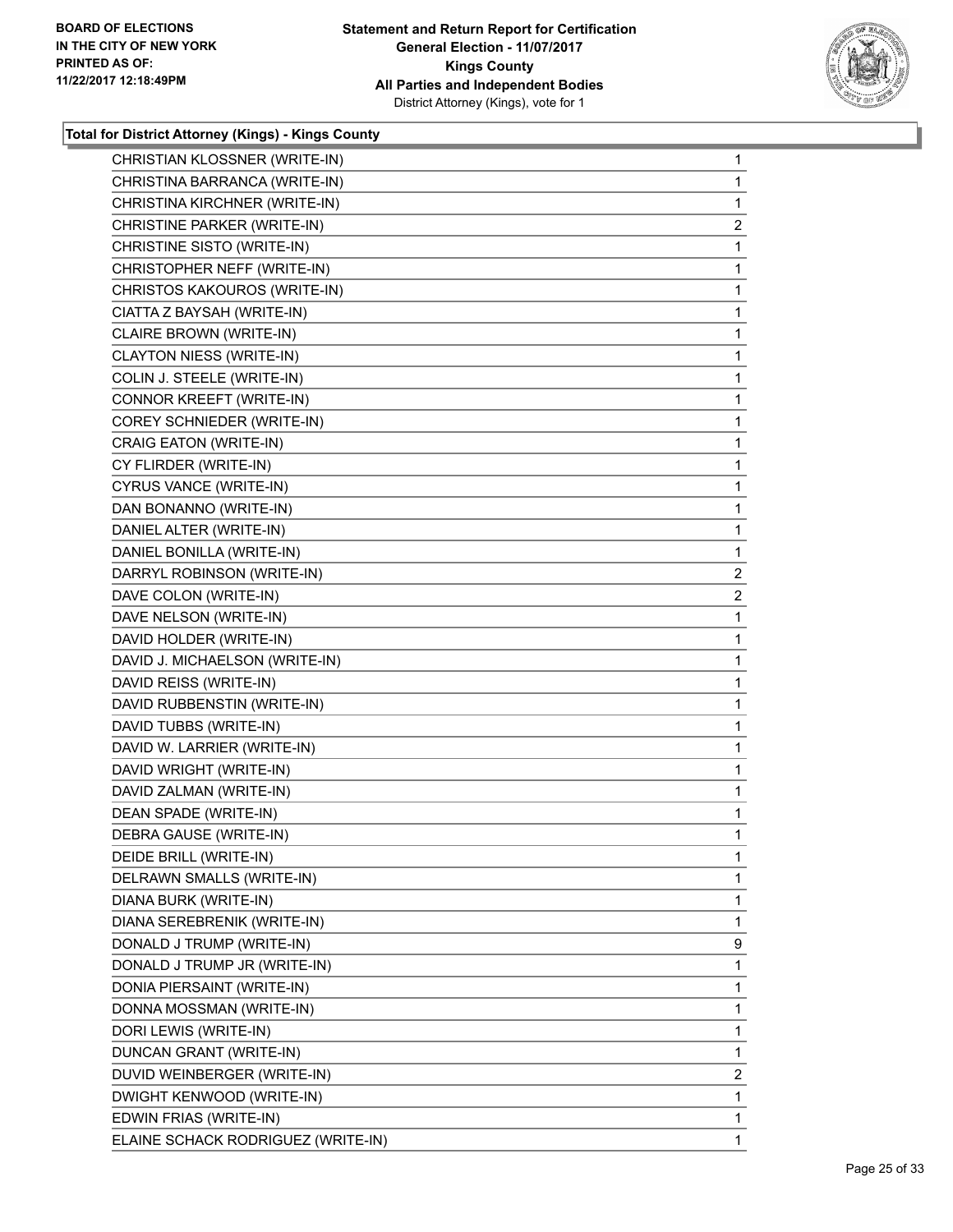

| ELENIS CAMARGO (WRITE-IN)         | $\mathbf{1}$ |
|-----------------------------------|--------------|
| ELISHEVA ZIEGLER (WRITE-IN)       | 1            |
| ELIYAHU CYNAMAN (WRITE-IN)        | 1            |
| ELIZA SAMPSON (WRITE-IN)          | 1            |
| ELKA F. KUPCZYK (WRITE-IN)        | 1            |
| ELLIOT SPITZER (WRITE-IN)         | 2            |
| <b>EMILY BIRDSEME (WRITE-IN)</b>  | 1            |
| EMILY DEAN (WRITE-IN)             | 1            |
| EMILY FARBER (WRITE-IN)           | 1            |
| EMILY FARQUHARSON (WRITE-IN)      | 1            |
| EMILY MANDELL (WRITE-IN)          | 1            |
| ERIC ADAMS (WRITE-IN)             | 1            |
| ERIC DRYBURGH (WRITE-IN)          | 1            |
| ERIC FLIEDNER (WRITE-IN)          | 1            |
| ERIC HOLDER (WRITE-IN)            | 1            |
| ERIC LEB (WRITE-IN)               | 1            |
| ERIC PERROTTA (WRITE-IN)          | 1            |
| ERNEST NASPRETTIN (WRITE-IN)      | 1            |
| ESTHER NEWBERG (WRITE-IN)         | 1            |
| EVE EISIG (WRITE-IN)              | 1            |
| EVELYN GARCIA (WRITE-IN)          | 1            |
| FELIX ORTIZ (WRITE-IN)            | 1            |
| FRANCESCA CUTRONE (WRITE-IN)      | 1            |
| FRANK GENTILE (WRITE-IN)          | 1            |
| FREDERICK DOMS (WRITE-IN)         | 1            |
| <b>GENAN ZUKHA (WRITE-IN)</b>     | 1            |
| GENE RUSSIANOFF (WRITE-IN)        | 1            |
| <b>GEORGE LEOFF (WRITE-IN)</b>    | 1            |
| <b>GEORGE PETROS (WRITE-IN)</b>   | 1            |
| GILLIAN DIPIETRO (WRITE-IN)       | 1            |
| <b>GLENN KUSHEL (WRITE-IN)</b>    | 1            |
| <b>GORDON COLE (WRITE-IN)</b>     | 1            |
| <b>GRAINNE O'NEILL (WRITE-IN)</b> | 1            |
| HAMAD SIHDHI (WRITE-IN)           | $\mathbf{1}$ |
| HANNAH ALEXANDER (WRITE-IN)       | 1            |
| HAROLD TISCHLER (WRITE-IN)        | 1            |
| HARRY RUBEN FALCONE (WRITE-IN)    | 1            |
| HARVEY DEVITT (WRITE-IN)          | 1            |
| HENRY SERRANO (WRITE-IN)          | 1            |
| HERSHEC LEFTOWIZ (WRITE-IN)       | 1            |
| HERSHEL NEIMAN (WRITE-IN)         | 1            |
| HILLARY CLINTON (WRITE-IN)        | 1            |
| HOLLY SEELIOOR (WRITE-IN)         | 1            |
| HOWARD STERN (WRITE-IN)           | 1            |
| HUMA ABEDIN (WRITE-IN)            | 1            |
| IAN D. GIRSHEK (WRITE-IN)         | $\mathbf{1}$ |
|                                   |              |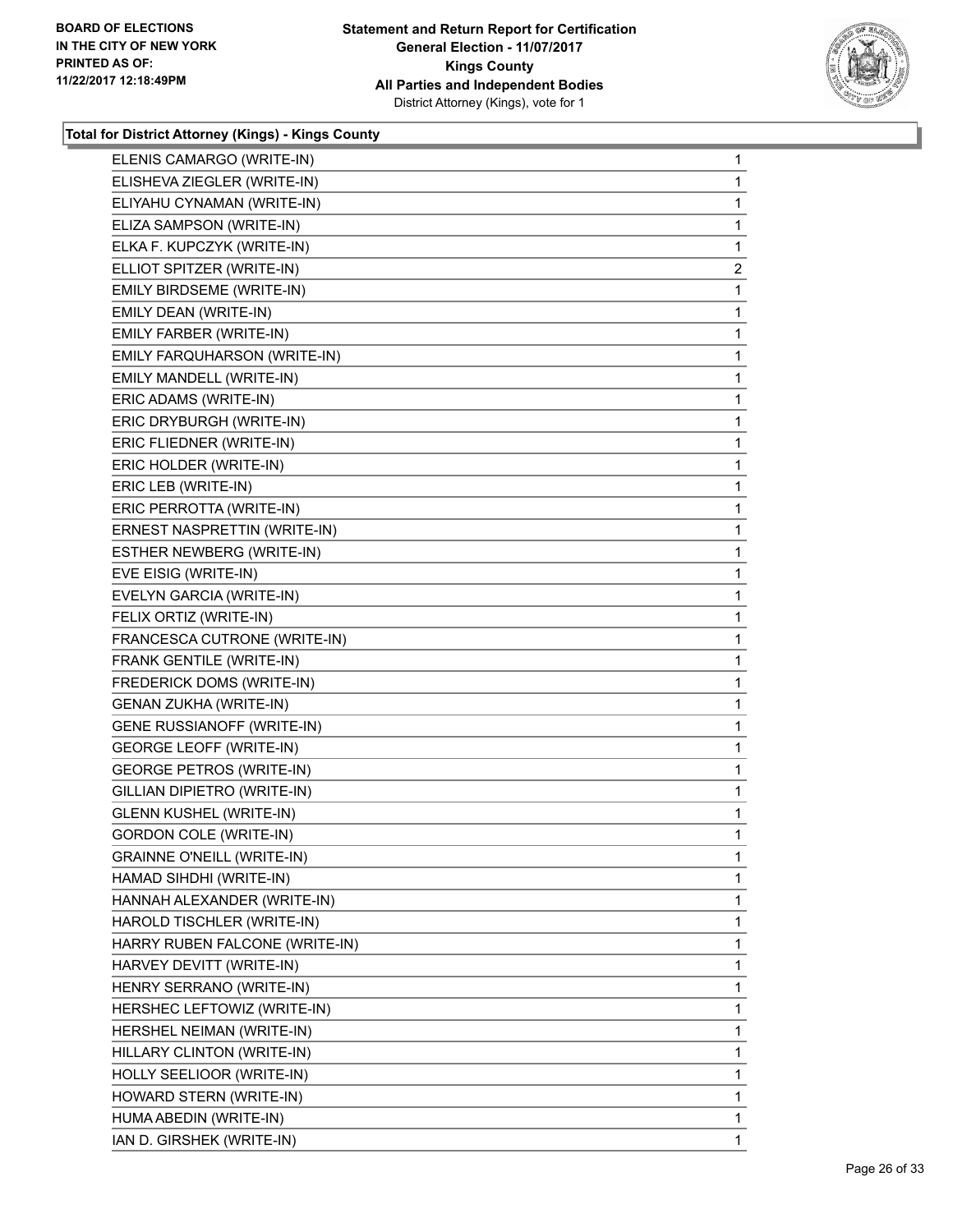

| IAN MINER (WRITE-IN)             | 1            |
|----------------------------------|--------------|
| INEZ D. BARRON (WRITE-IN)        | 1            |
| <b>ISAAC TESSLER (WRITE-IN)</b>  | 1            |
| JABARI BRISPORT (WRITE-IN)       | 1            |
| JACK WEINBERGER (WRITE-IN)       | 1            |
| JACOB RESISMAN (WRITE-IN)        | 1            |
| JACOB WARREN (WRITE-IN)          | 1            |
| JACQUELINE COHEN (WRITE-IN)      | 1            |
| JAINOOL RAMJOHN (WRITE-IN)       | 1            |
| JAKUB SYTA (WRITE-IN)            | 1            |
| JAKUB ZYBALA (WRITE-IN)          | 1            |
| JAMES KERRIGAN (WRITE-IN)        | 1            |
| JAMES MARTIN (WRITE-IN)          | 1            |
| JAMES PREIMSBEGER (WRITE-IN)     | 1            |
| JAMES VALERTION (WRITE-IN)       | 1            |
| JANDS DEV MORTON (WRITE-IN)      | 1            |
| JANOS MARTON (WRITE-IN)          | 1            |
| JASMINE SOLOMAN (WRITE-IN)       | 1            |
| JASON RHEE (WRITE-IN)            | 1            |
| JEFF LEE (WRITE-IN)              | 1            |
| JEFFREY DUNN RONNELL (WRITE-IN)  | 1            |
| JENNIE STATMAN (WRITE-IN)        | 1            |
| JEREMIAH RYGAS (WRITE-IN)        | 1            |
| JOANNE ALLOTA (WRITE-IN)         | 1            |
| JOE HINES (WRITE-IN)             | 1            |
| JOE PATARE (WRITE-IN)            | 1            |
| JOEL AMSEL (WRITE-IN)            | 1            |
| JOEL D ZELKOWITZ (WRITE-IN)      | 1            |
| JOHATHAN BLAKE JAMES (WRITE-IN)  | 1            |
| JOHN CENA (WRITE-IN)             | $\mathbf{2}$ |
| JOHN F. QUAGLIONE (WRITE-IN)     | 1            |
| JOHN K. O'HARA (WRITE-IN)        | 1            |
| JOHN LIU (WRITE-IN)              | 1            |
| JOHN MCLAUGHLIN (WRITE-IN)       | 1            |
| JOHN SCAUSE (WRITE-IN)           | 1            |
| JOHN SEBASTIAN BECKER (WRITE-IN) | 1            |
| JOHN SMITH (WRITE-IN)            | 2            |
| JOHN STAGNO (WRITE-IN)           | 1            |
| JOHN TUCCIARONE (WRITE-IN)       | 1            |
| JONATHAN FRAC (WRITE-IN)         | 1            |
| JOSEPH F. KASPER (WRITE-IN)      | 1            |
| JOSEPH JAMES MESSINA (WRITE-IN)  | 1            |
| JOSEPH JOYNER JR (WRITE-IN)      | 1            |
| JOSEPH S. AMSEL (WRITE-IN)       | 1            |
| JOSEPH THOMAS (WRITE-IN)         | 1            |
| JOSHUA WEISSKOLPF (WRITE-IN)     | 1            |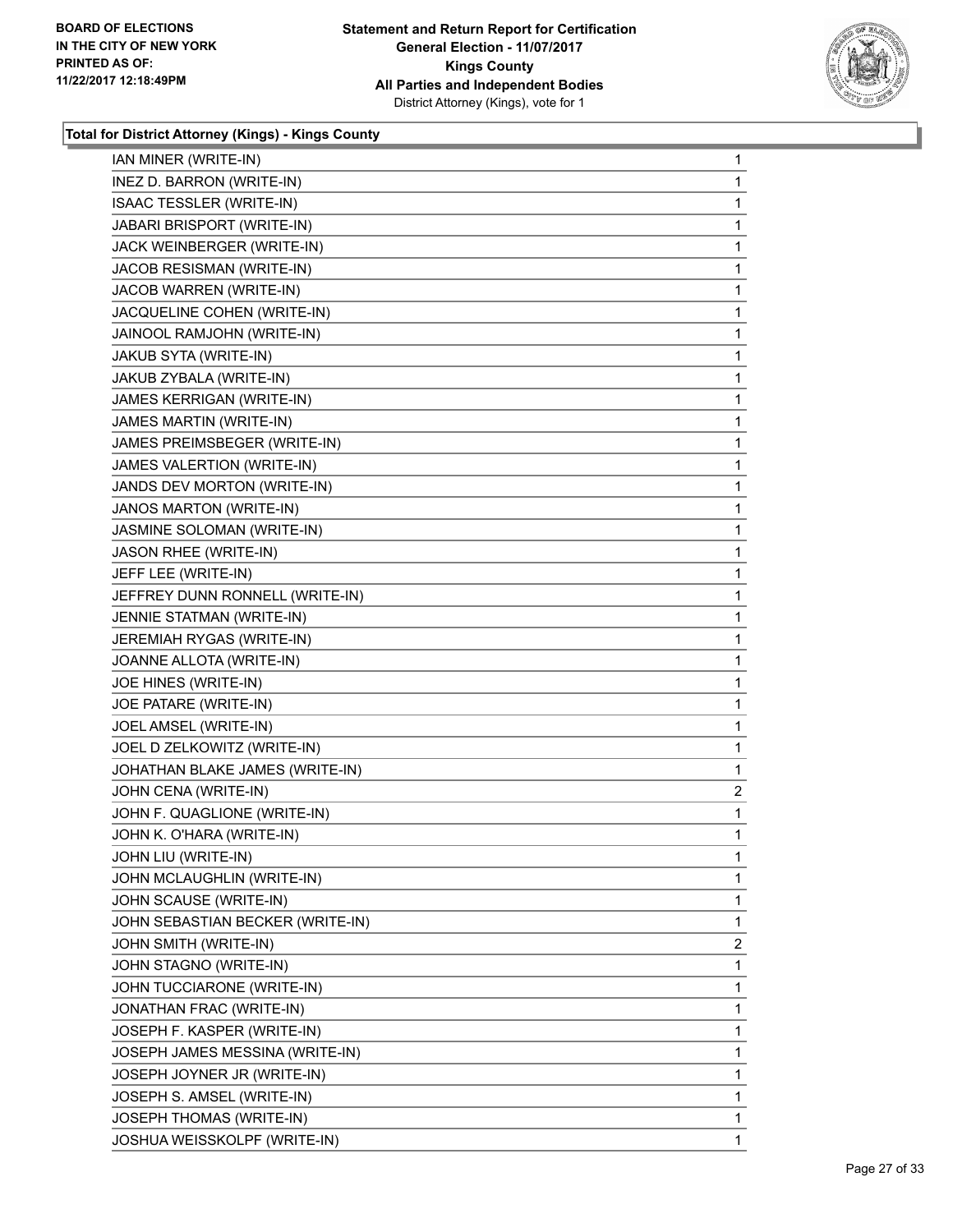

| JUAN GONZALEZ (WRITE-IN)          | 1                       |
|-----------------------------------|-------------------------|
| JUDITH GOLDINER (WRITE-IN)        | 1                       |
| JUDY KALISCN (WRITE-IN)           | 1                       |
| JULES FIRPSCHER (WRITE-IN)        | 1                       |
| JULIAN ASSANGE (WRITE-IN)         | 1                       |
| JUNE JONG (WRITE-IN)              | 1                       |
| KALMAN YEGER (WRITE-IN)           | 1                       |
| KARI PARKS (WRITE-IN)             | 1                       |
| KARREN NESRITI (WRITE-IN)         | 1                       |
| KATHERINE TERANZI (WRITE-IN)      | 1                       |
| KATIE PRAUK (WRITE-IN)            | 1                       |
| KENYA JEFFERIES (WRITE-IN)        | 1                       |
| KHADER EL-YATEEM (WRITE-IN)       | 1                       |
| KIRK OLIVER (WRITE-IN)            | 1                       |
| KRISTAN KROBER (WRITE-IN)         | 1                       |
| KRYSTYN TENDY (WRITE-IN)          | 1                       |
| LARRY DAVID (WRITE-IN)            | 1                       |
| LARRY KINGSNOR (WRITE-IN)         | 1                       |
| <b>LARRY KRASNER (WRITE-IN)</b>   | 3                       |
| LATARA WEBB-FELIX (WRITE-IN)      | 1                       |
| LAURA CORTESE (WRITE-IN)          | 1                       |
| LAUREN FLANDEES (WRITE-IN)        | 1                       |
| LAURIE CUMBO (WRITE-IN)           | 2                       |
| LAWRENCE LESSIG (WRITE-IN)        | 1                       |
| LAWRENCE SCARLINO (WRITE-IN)      | $\overline{c}$          |
| LEON OFMINA (WRITE-IN)            | 1                       |
| LIAM D. RAY (WRITE-IN)            | 1                       |
| LIAM MCCABE (WRITE-IN)            | $\overline{\mathbf{c}}$ |
| LIPI KNOPFLER (WRITE-IN)          | 1                       |
| LOU GUNILDA (WRITE-IN)            | 1                       |
| LOUIE SCARCELLA (WRITE-IN)        | 1                       |
| LOUIS MOLINA (WRITE-IN)           | 1                       |
| LUCRETIA REGINA-POTTER (WRITE-IN) | 1                       |
| LUKE SHRAM (WRITE-IN)             | 1                       |
| LUMUMBA BANDELE (WRITE-IN)        | 1                       |
| LUZER SCHIMMAL (WRITE-IN)         | 1                       |
| M. J. K WILLIAMS (WRITE-IN)       | 1                       |
| MAIR WAXS (WRITE-IN)              | 1                       |
| MALAIKA JABALI (WRITE-IN)         | 1                       |
| MALKY SCHWARTZ (WRITE-IN)         | 1                       |
| MARC FLEIDNER (WRITE-IN)          | 1                       |
| MARC FLIEDNER (WRITE-IN)          | 757                     |
| MARC FOSDA (WRITE-IN)             | 1                       |
| MARIA PARKS (WRITE-IN)            | 1                       |
| MARK LEVIN (WRITE-IN)             | 1                       |
| MARTIN HENRY (WRITE-IN)           | 1                       |
|                                   |                         |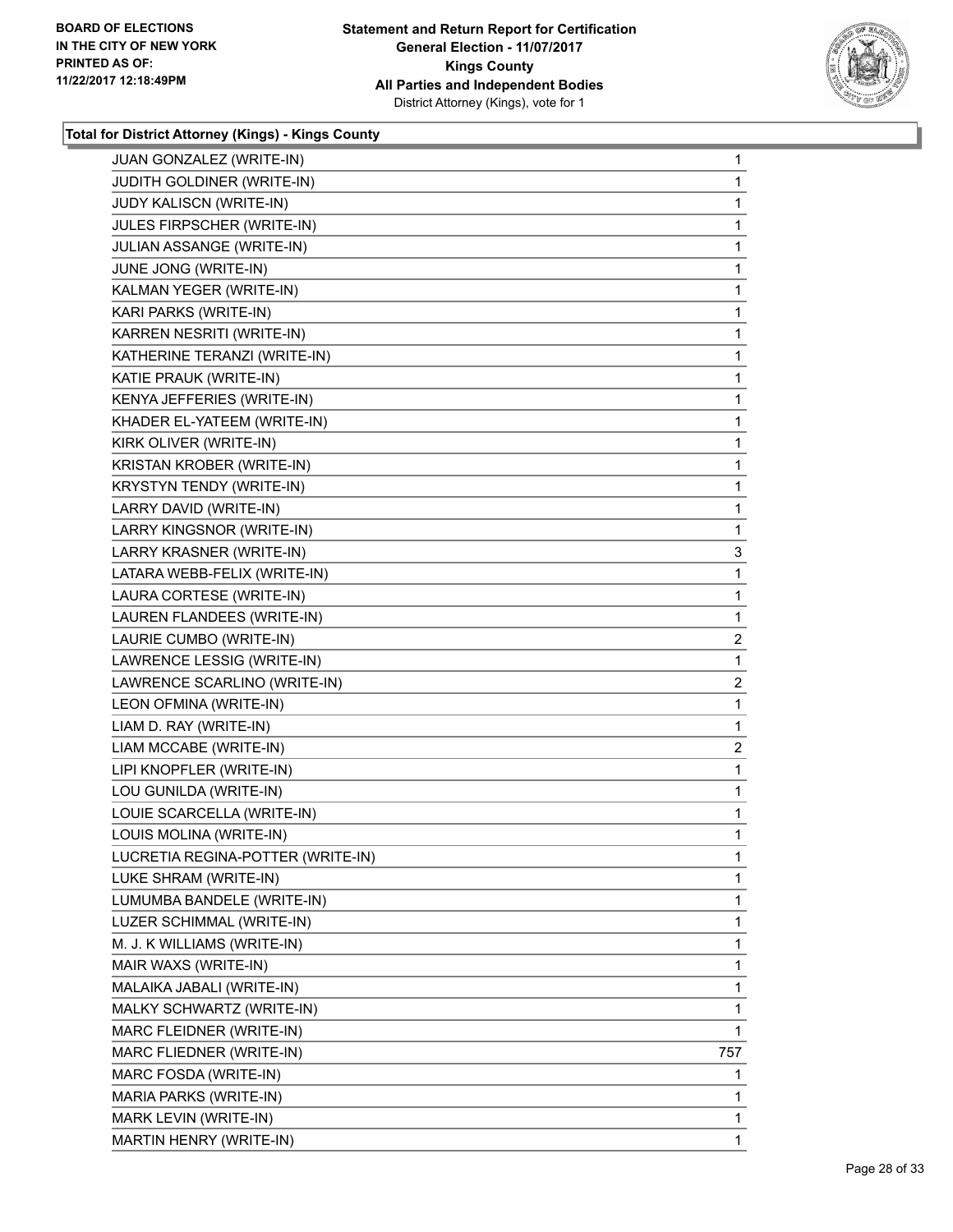

| MARTIN J. GOLDEN (WRITE-IN)     | 3  |
|---------------------------------|----|
| MARTIN KELLY (WRITE-IN)         | 1  |
| MARTIN SHKRELI (WRITE-IN)       | 1  |
| MARTY MARKOWITZ (WRITE-IN)      | 1  |
| MARY GIBBONS (WRITE-IN)         | 1  |
| MATHIDLE MONTPETIT (WRITE-IN)   | 1  |
| MATT DEMIC (WRITE-IN)           | 1  |
| MATTHEW W. HAWKINS (WRITE-IN)   | 1  |
| MAUDE LEBOWSKI (WRITE-IN)       | 1  |
| MAUK FLIEDNER (WRITE-IN)        | 1  |
| MAURICE ALEXANDER (WRITE-IN)    | 1  |
| MAX RICH -MELISSINOS (WRITE-IN) | 1  |
| MEGAN STUART (WRITE-IN)         | 1  |
| MEIR MANDELL (WRITE-IN)         | 1  |
| MENACHEM BARNETT (WRITE-IN)     | 1  |
| MICHAEL A O'REILLY (WRITE-IN)   | 1  |
| MICHAEL BERNSTEIN (WRITE-IN)    | 1  |
| MICHAEL BLOOMBERG (WRITE-IN)    | 1  |
| MICHAEL FRIEDLANDER (WRITE-IN)  | 1  |
| MICHAEL GREBER (WRITE-IN)       | 1  |
| MICHAEL KALT (WRITE-IN)         | 1  |
| MICHAEL LONG (WRITE-IN)         | 1  |
| MICHAEL MAGLOIRE (WRITE-IN)     | 1  |
| MICHAEL MUSCA (WRITE-IN)        | 1  |
| MICHAEL PETRAZZUOLO (WRITE-IN)  | 1  |
| MICHAEL SCHORF (WRITE-IN)       | 1  |
| MICHAEL SCOTT JR. (WRITE-IN)    | 1  |
| MICHAEL VINCENT (WRITE-IN)      | 1  |
| MICHELLE ALEXANDER (WRITE-IN)   | 1  |
| MILES E. KENYON (WRITE-IN)      | 1  |
| MILTON FRIEDMAN (WRITE-IN)      | 1  |
| MINDY HEIMFELD (WRITE-IN)       | 1  |
| MIRI SALANSKY (WRITE-IN)        | 1  |
| MIRI WISS (WRITE-IN)            | 1  |
| MITCH SHPEKFOGER (WRITE-IN)     | 1  |
| MOISHE GOLDBERG (WRITE-IN)      | 1  |
| MOLLY WASHAM (WRITE-IN)         | 1  |
| MONK FLAIDER (WRITE-IN)         | 1  |
| MOREL SARMADI (WRITE-IN)        | 1  |
| MORTON AVIGDOR (WRITE-IN)       | 1  |
| MOSHE BARAHA (WRITE-IN)         | 1  |
| MUMIA ABU JAMAL (WRITE-IN)      | 1  |
| NACHMAN CALLER (WRITE-IN)       | 1  |
| NACHUM PLUECHOK (WRITE-IN)      | 1  |
| NADJWA NORTON (WRITE-IN)        | 1  |
| NAFTULI MOSTER (WRITE-IN)       | 1. |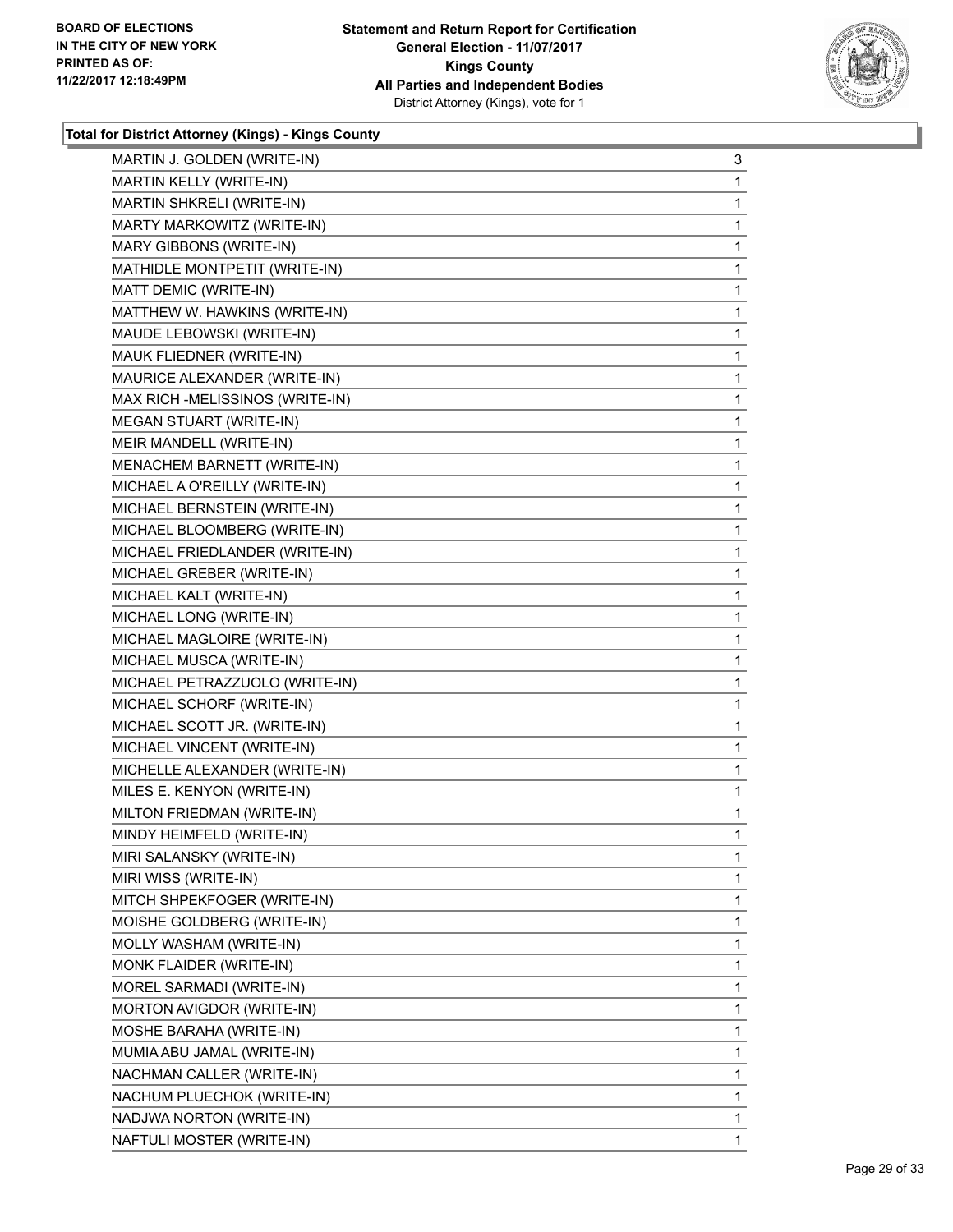

| NATHAN DUMP (WRITE-IN)        | 1              |
|-------------------------------|----------------|
| NEHINI STAMP (WRITE-IN)       | 1              |
| NICHOLAS LAMBERTO (WRITE-IN)  | 1              |
| NICK DAKA (WRITE-IN)          | $\overline{2}$ |
| NICK HANAUER (WRITE-IN)       | 1              |
| NICK MULLEN (WRITE-IN)        | 1              |
| NICOLAINO LAZARNE (WRITE-IN)  | 1              |
| NICOLE MALLIOTAKIS (WRITE-IN) | 2              |
| NICOLE S. JUNIOR (WRITE-IN)   | 1              |
| NOAH ADAMS (WRITE-IN)         | 1              |
| NOAM CHOMSKY (WRITE-IN)       | 1              |
| NORA CARROLL (WRITE-IN)       | 1              |
| NORA SEIGEL (WRITE-IN)        | 1              |
| NORMAN ROSENBERG (WRITE-IN)   | 1              |
| OMAR KAZMI (WRITE-IN)         | 1              |
| OSVALDO OYOLA (WRITE-IN)      | 1              |
| OVALDO OYALA (WRITE-IN)       | 1              |
| PAT MITCHEL (WRITE-IN)        | 1              |
| PATRICIA GATLING (WRITE-IN)   | 9              |
| PATRICK DOHERTY (WRITE-IN)    | 1              |
| PAUL BALUKAS (WRITE-IN)       | 1              |
| PAUL H. GIUSBURG (WRITE-IN)   | 1              |
| PAUL MOSES (WRITE-IN)         | 1              |
| PAUL NOVACK (WRITE-IN)        | 1              |
| PAUL VAVGEN (WRITE-IN)        | 1              |
| PAUL VAYGEN (WRITE-IN)        | 1              |
| PAUL VICINO (WRITE-IN)        | 1              |
| PESHA GOLDBERGER (WRITE-IN)   | 1              |
| PETER A. THOMAS (WRITE-IN)    | 1              |
| PETER GLEASON (WRITE-IN)      | $\mathbf{2}$   |
| PETER LOMBARDI (WRITE-IN)     | 1              |
| PETER MARTIN (WRITE-IN)       | 1              |
| PIA RAYMOND (WRITE-IN)        | 1              |
| PINCHESS BERKOVITS (WRITE-IN) | 1              |
| PREET BHARARA (WRITE-IN)      | 5              |
| PREM SETNO (WRITE-IN)         | 1              |
| RACHEL BEARDSLEY (WRITE-IN)   | 1              |
| RACHEL KLEIN (WRITE-IN)       | 1              |
| RAIZEL SLOMOVICS (WRITE-IN)   | 1              |
| RALPH MODICA JR. (WRITE-IN)   | 1              |
| RANDY LREDICO (WRITE-IN)      | 1              |
| RAPHAEL GOMEZ LUNA (WRITE-IN) | 1              |
| RAY MITCHELL (WRITE-IN)       | 1              |
| REVRAIN BORCHARDT (WRITE-IN)  | 1              |
| RICHARD ABORN (WRITE-IN)      | 1              |
| RICHARD MICEWITZ (WRITE-IN)   | 1              |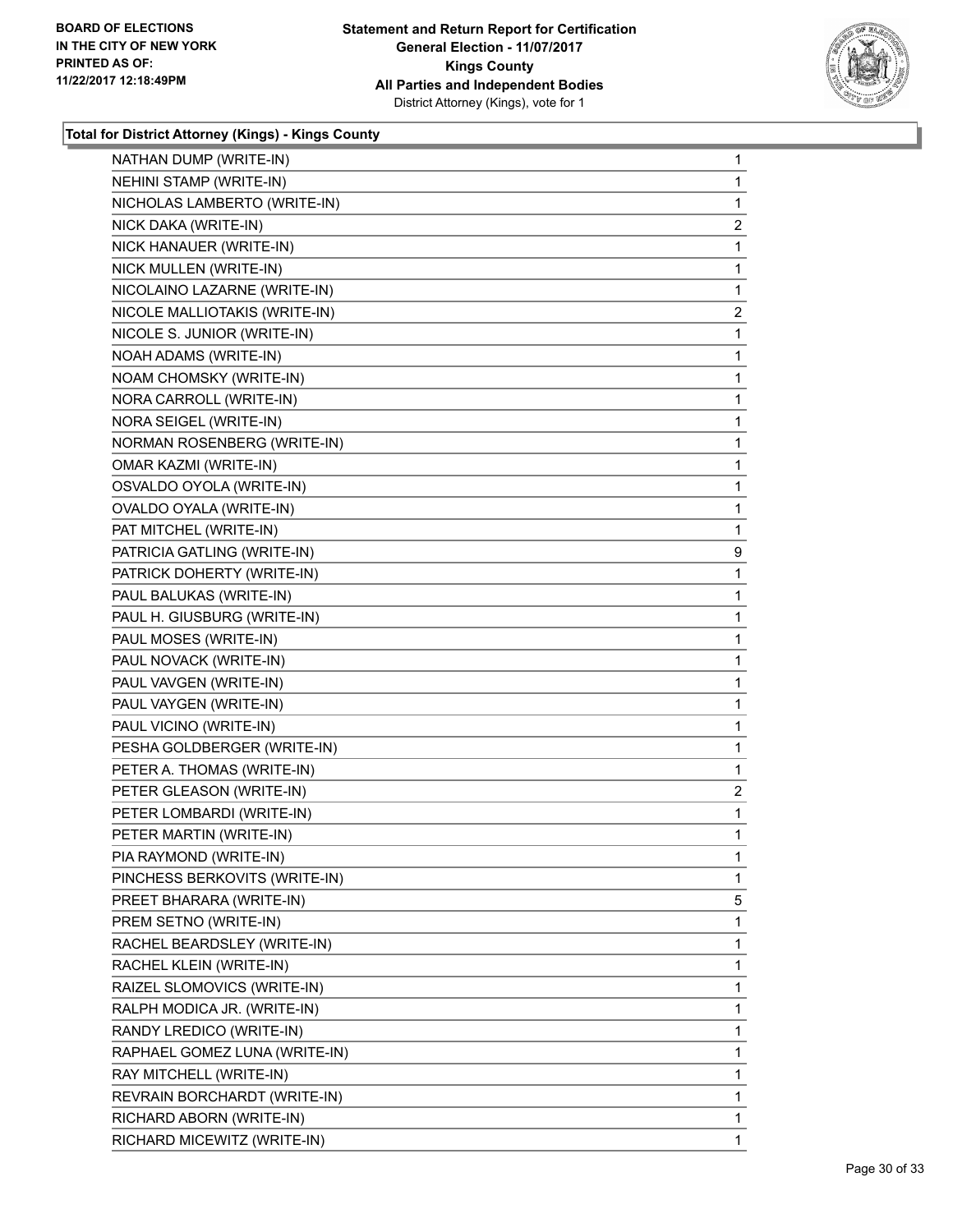

| RICHARD RUSSEL (WRITE-IN)          | $\mathbf{1}$ |
|------------------------------------|--------------|
| RICK JONES (WRITE-IN)              | 2            |
| RICO CLEFFI (WRITE-IN)             | 1            |
| RITA PASARELL (WRITE-IN)           | $\mathbf 1$  |
| RIVKEY GOLDSTEIN (WRITE-IN)        | 1            |
| RIVKY LAUFER (WRITE-IN)            | 1            |
| ROBERT BYRON FORD (WRITE-IN)       | 1            |
| ROBERT ISDITH (WRITE-IN)           | 1            |
| ROBERT LEIBOWITZ (WRITE-IN)        | 2            |
| ROBERT LIONEL ROSENSWAG (WRITE-IN) | 1            |
| ROBERT SALLIS (WRITE-IN)           | 1            |
| ROBIN BAKER (WRITE-IN)             | 1            |
| ROMAN BALMAKOV (WRITE-IN)          | 1            |
| RON KUBY (WRITE-IN)                | 1            |
| RONALD HART (WRITE-IN)             | 1            |
| RONALD MASTRION (WRITE-IN)         | $\mathbf 1$  |
| ROND REAGAN (WRITE-IN)             | 1            |
| ROTYN MAR (WRITE-IN)               | 1            |
| ROY BEAR (WRITE-IN)                | 1            |
| RUDOLPH GIULIANI (WRITE-IN)        | 9            |
| RUFUS BURNES HEATH (WRITE-IN)      | 1            |
| RUPERT V BARRY (WRITE-IN)          | 1            |
| RUTH MEIX (WRITE-IN)               | 1            |
| SAM WATERSTON (WRITE-IN)           | 1            |
| SARAH SIEGEL (WRITE-IN)            | 1            |
| SASHA FOSTER ANDRES (WRITE-IN)     | 1            |
| SEAN DUVAN PRICE (WRITE-IN)        | 1            |
| SEAN HANNITY (WRITE-IN)            | 1            |
| SEYMOUR W JAMES (WRITE-IN)         | 1            |
| SHERENE CRAWFORD (WRITE-IN)        | 1            |
| SHIN ZENWITCH (WRITE-IN)           | 1            |
| SHLOMO SUTTON (WRITE-IN)           | 1            |
| SHOLOM PARNES (WRITE-IN)           | 1            |
| SNIMSY KOHL (WRITE-IN)             | 1            |
| SOFFIYAH ELIJAH (WRITE-IN)         | 1            |
| SOL WINTER (WRITE-IN)              | 1            |
| STEPHEN LAROCCA (WRITE-IN)         | 1            |
|                                    | 1            |
| STEPHEN T. LEVIN (WRITE-IN)        |              |
| STEVE FIELDING (WRITE-IN)          | 1            |
| STEVE WOZNIAK (WRITE-IN)           | 1            |
| STEVEN E. SHOVERS (WRITE-IN)       | 1            |
| TALECE Y. HUNTER (WRITE-IN)        | 1            |
| TALIB KWELI (WRITE-IN)             | 1            |
| TANEHISI COATES (WRITE-IN)         | 1            |
| TAT PICOTT (WRITE-IN)              | 1            |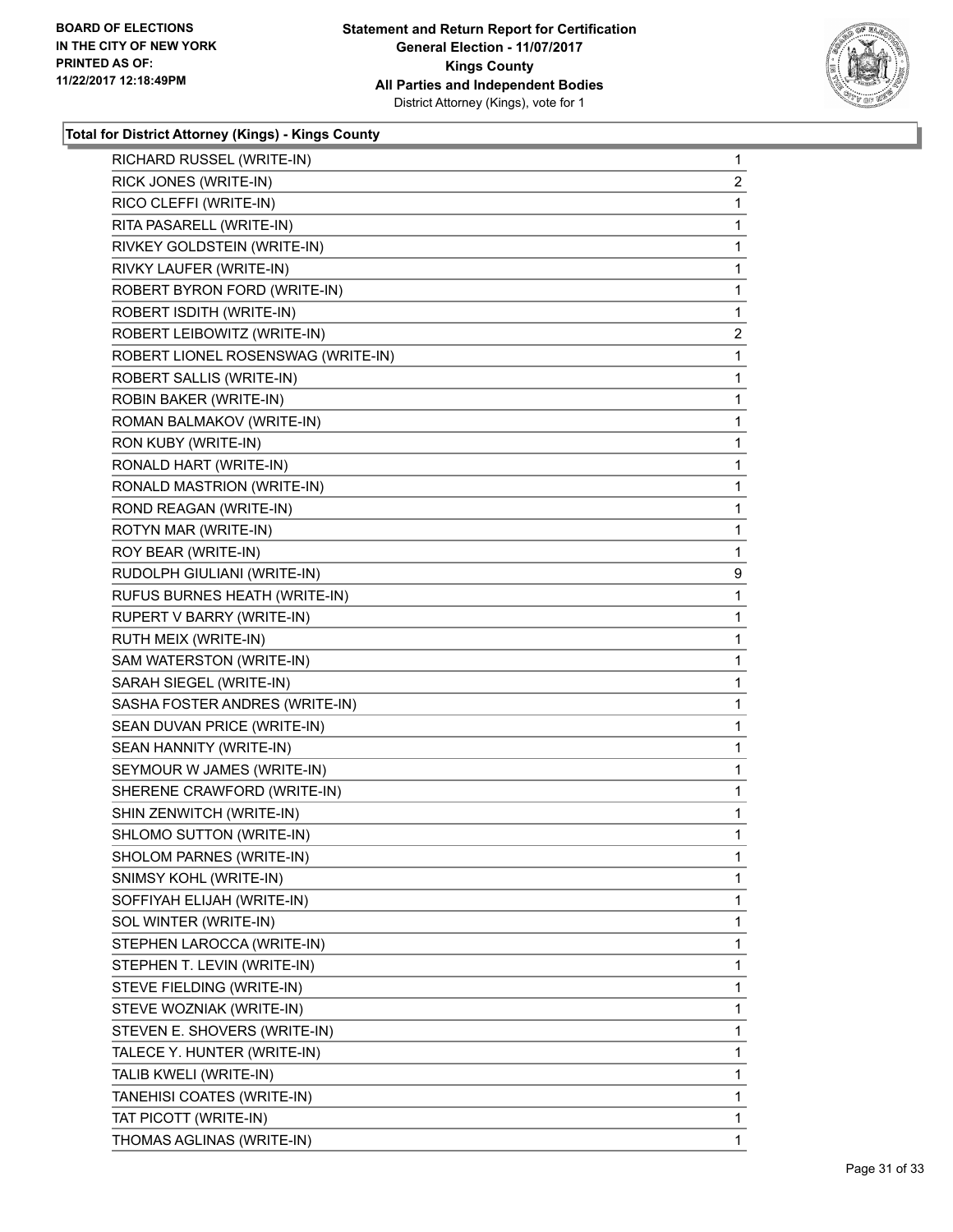

| THOMAS D ARTELL (WRITE-IN)                | 1            |
|-------------------------------------------|--------------|
| THOMAS EDISON (WRITE-IN)                  | $\mathbf{1}$ |
| TIMOTHEY MULVEY (WRITE-IN)                | 1            |
| TINA GRAY (WRITE-IN)                      | 1            |
| TINA LUONGO (WRITE-IN)                    | 1            |
| TRACY MACLOWE (WRITE-IN)                  | 1            |
| TRAY GARY (WRITE-IN)                      | 1            |
| TRIPP RHODES (WRITE-IN)                   | 1            |
| UNATTRIBUTABLE WRITE-IN (WRITE-IN)        | 278          |
| UNCOUNTED WRITE-IN PER STATUTE (WRITE-IN) | 7            |
| VINCENT MARTUSCIELLO (WRITE-IN)           | 1            |
| VIOLET LUCCA (WRITE-IN)                   | 1            |
| <b>VIRGINIA PIKE (WRITE-IN)</b>           | 1            |
| VITO BRUNO (WRITE-IN)                     | 1            |
| WALTER BLACK (WRITE-IN)                   | 1            |
| WENDELL BERRY (WRITE-IN)                  | 1            |
| WUMBO BEARDEN (WRITE-IN)                  | 1            |
| XAVI LIEEUNG (WRITE-IN)                   | 1            |
| YAKOV YOSEF HARTMAN (WRITE-IN)            | 1            |
| YANKEL BRAN (WRITE-IN)                    | 1            |
| YECHEZKEL L. PILLER (WRITE-IN)            | 1            |
| YEHUDA LEVINE (WRITE-IN)                  | 2            |
| YELENA BOBROFF (WRITE-IN)                 | 1            |
| YENFENIM DRIKMAN (WRITE-IN)               | 1            |
| YITECHOK V SIMKOWITZ (WRITE-IN)           | 1            |
| YONI HIKIND (WRITE-IN)                    | 3            |
| YOSEF GOLDSTEIN (WRITE-IN)                | 1            |
| YOSSI GESTELNER (WRITE-IN)                | 1            |
| ZHUDJHARN ROLLO (WRITE-IN)                | 1            |
| <b>Total Votes</b>                        | 288,586      |
| Unrecorded                                | 69,499       |